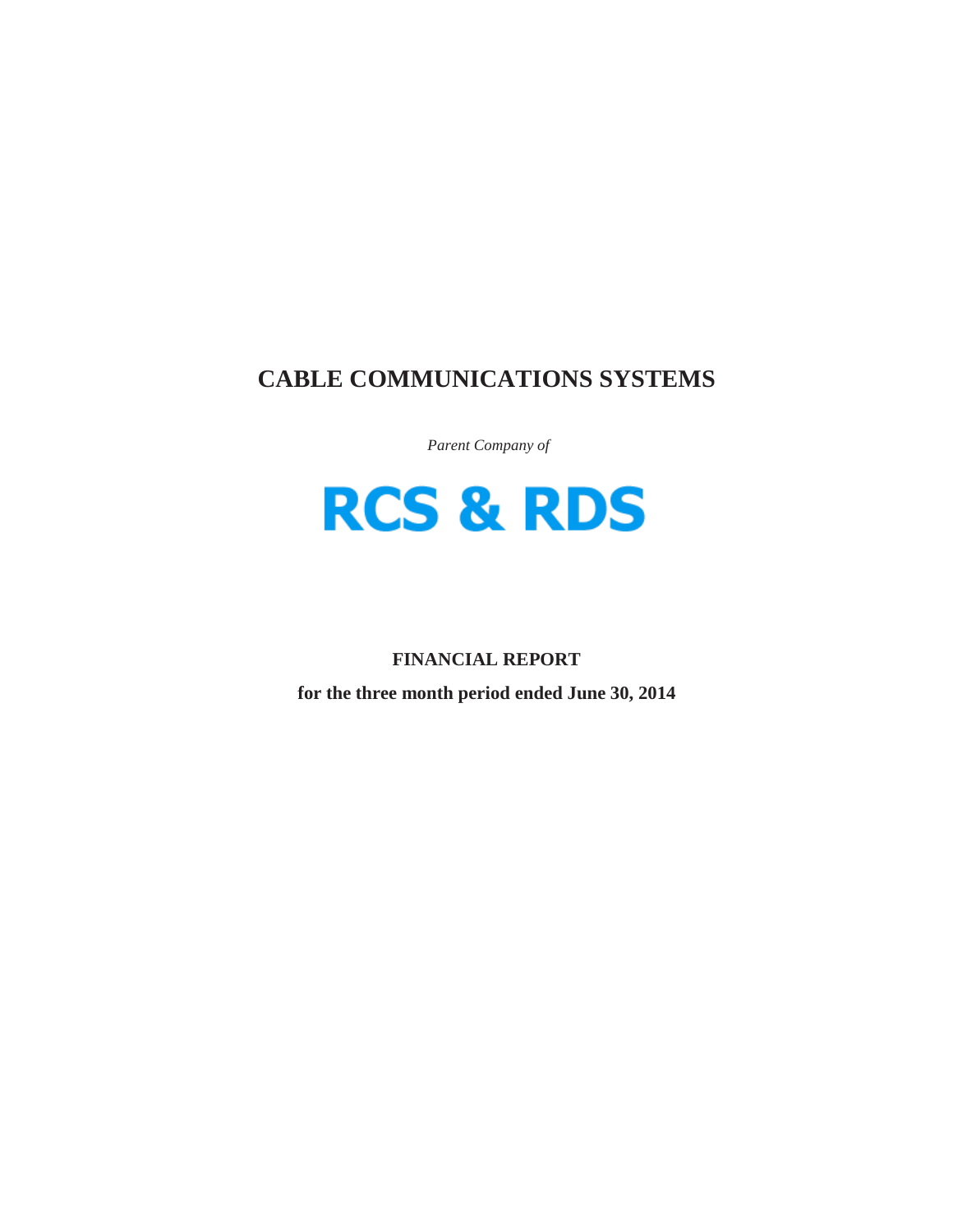# **Table of Contents**

| MANAGEMENT'S DISCUSSION AND ANALYSIS OF FINANCIAL CONDITION AND RESULTS OF |  |
|----------------------------------------------------------------------------|--|
|                                                                            |  |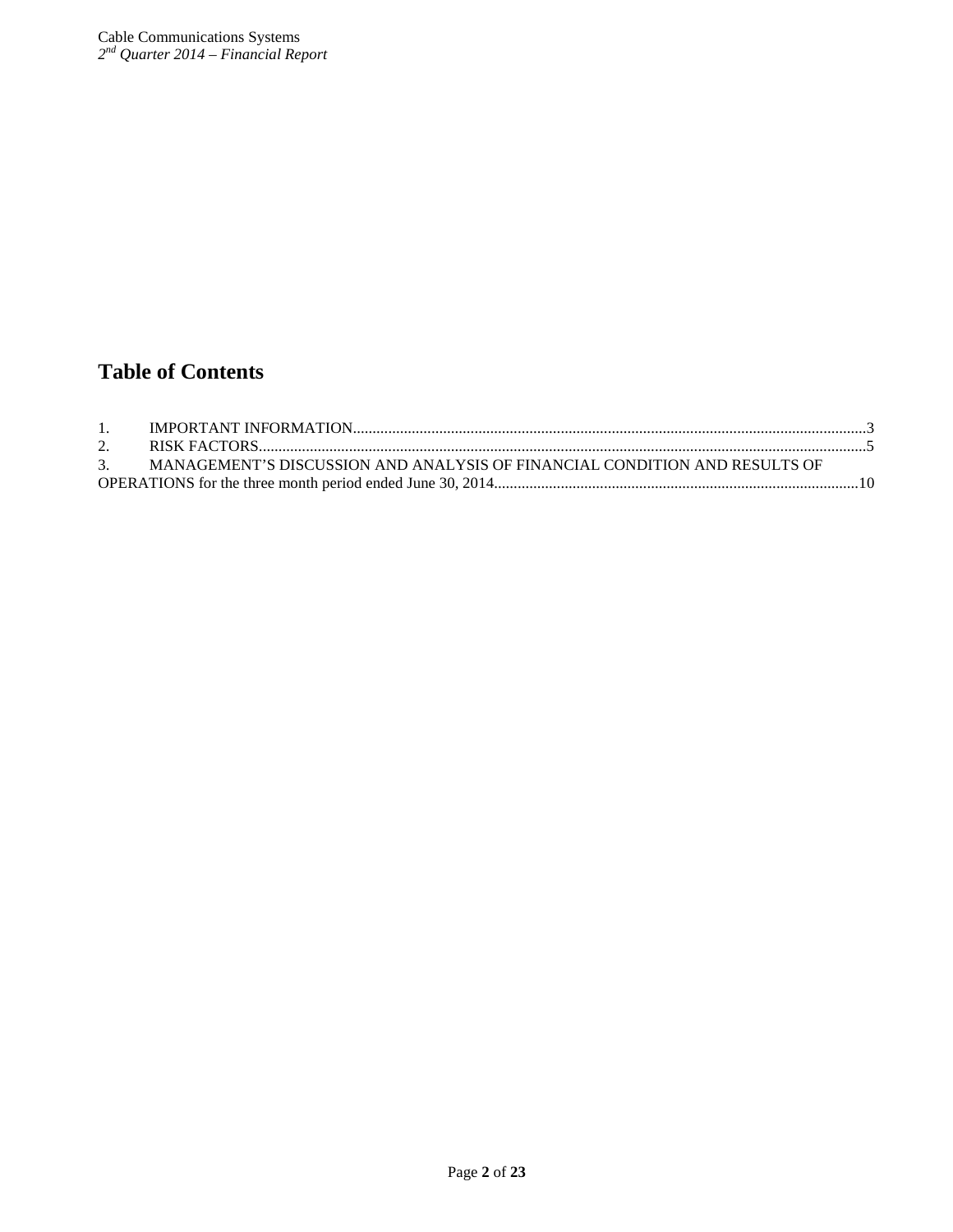## <span id="page-2-0"></span>**1. IMPORTANT INFORMATION**

#### **FORWARD-LOOKING STATEMENTS**

Certain statements in this report are not historical facts and are forward-looking. Forward-looking statements include statements concerning our plans, expectations, projections, objectives, targets, goals, strategies, future events, future operating revenues or performance, capital expenditures, financing needs, plans or intentions relating to acquisitions, our competitive strengths and weaknesses, our business strategy, and the trends we anticipate in the industries and the political and legal environments in which we operate and other information that is not historical information.

Words such as "believe," "anticipate," "estimate," "target," "potential," "expect," "intend," "predict," "project," "could," "should," "may," "will," "plan," "aim," "seek" and similar expressions are intended to identify forward-looking statements but are not the exclusive means of identifying such statements.

The forward-looking statements contained in this report are largely based on our expectations, which reflect estimates and assumptions made by our management. These estimates and assumptions reflect our best judgment based on currently known market conditions and other factors, some of which are discussed below. Although we believe such estimates and assumptions to be reasonable, they are inherently uncertain and involve a number of risks and uncertainties that are beyond our control. In addition, management's assumptions about future events may prove to be inaccurate. All readers are cautioned that the forward-looking statements contained in this report are not guarantees of future performance, and we cannot assure any reader that such statements will be realized or the forward-looking events and circumstances will occur.

By their very nature, forward-looking statements involve inherent risks and uncertainties, both general and specific, many of which are beyond our control, and risks exist that the predictions, forecasts, projections and other forward-looking statements will not be achieved. You should be aware that a number of important factors could cause actual results to differ materially from the plans, objectives, expectations, estimates and intentions expressed in such forward-looking statements. These factors include, without limitation, various risks related to our business, risks related to regulatory matters and litigation, risks related to investments in emerging markets, risks related to our financial position as well as risks related to the notes and the related guarantee.

Any forward-looking statements are only made as of the date of this report. Accordingly, we do not intend, and do not undertake any obligation, to update forward-looking statements set forth in this report. You should interpret all subsequent written or oral forward-looking statements attributable to us or to persons acting on our behalf as being qualified by the cautionary statements in this report. As a result, you should not place undue reliance on such forward-looking statements.

## **OPERATING AND MARKET DATA**

In this report, we refer to persons who subscribe to one or more of our services as customers. We use the term revenue generating unit ("**RGU**") to designate a subscriber account of a customer in relation to one of our services. An individual customer may represent one or several RGUs depending on the number of our services to which it subscribes.

More specifically:

- for our cable TV and DTH services, we count each basic package that we invoice to a customer as an RGU, without counting separately the premium add-on packages that a customer may subscribe for;
- for our fixed internet and data services, we consider each subscription package to be a single RGU;
- for our fixed-line telephony and mobile telephony businesses, we consider each phone line that we invoice to be a separate RGU, so that a customer will represent more than one RGU if it has subscribed for more than one phone line (whether fixed-line or mobile); and
- for our mobile internet and data business, we consider each mobile internet and data subscription that we invoice and each mobile internet and data package sold in a bundle with our fixed internet and data subscriptions to be a separate RGU.

Since RGUs can be defined differently by different companies within our industry, you should use caution in comparing our RGU figures to those of our competitors.

We use the term average revenue per unit ("**ARPU**") to refer to the average monthly revenue per RGU in each business line or geographic segment and we calculate it by dividing the total revenue per business line or country for that month, by the total number of RGUs for that business line or country invoiced for services in that month, without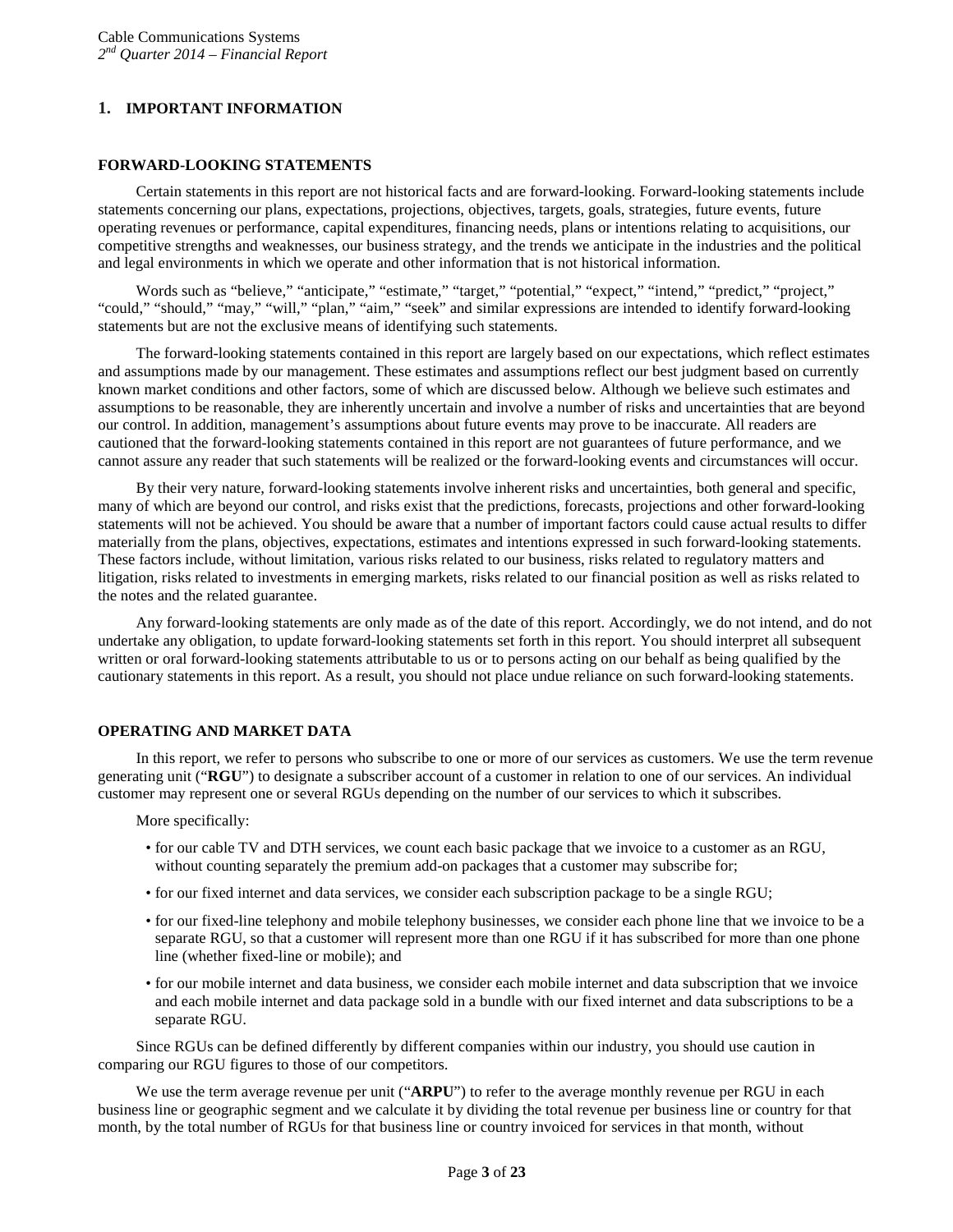differentiating between various types of subscription packages or the number and nature of services an individual customer subscribes for. As our definition of RGU is different for our different business lines, you should use caution when trying to compare ARPU between our business lines. In addition, because we calculate ARPU differently from some of our competitors, you should use caution when comparing our ARPU figures with those of other telecommunications companies.

Where information has been sourced from a third party, such information has been accurately reproduced and as far as we are aware and are able to ascertain from information published by such third party, no facts have been omitted which would render the reproduced information inaccurate or misleading. However, you should keep in mind that we have not independently verified information we have obtained from industry and government sources. These information and statements from our internal estimates and surveys have not been verified by any independent sources.

### **NON-GAAP FINANCIAL MEASURES**

In this report, we present certain financial measures that are not defined in and, thus, not calculated in accordance with IFRS, U.S. GAAP or generally accepted accounting principles in any other relevant jurisdiction. This includes EBITDA and Adjusted EBITDA (each as defined below). Because these measures are not standardized, companies can define and calculate these measures differently, and therefore we urge you not to use them as a basis for comparing our results with those of other companies.

We calculate EBITDA by adding back to consolidated operating profit/(loss) our charges for depreciation, amortization and impairment of assets. Adjusted EBITDA is defined as EBITDA adjusted for the effect of extraordinary and one-off items. EBITDA and Adjusted EBITDA under our definition may not be comparable to similar measures presented by other companies and labelled "EBITDA". We believe that EBITDA and Adjusted EBITDA are useful analytical tools for presenting a normalized measure of cash flows that disregards temporary fluctuations in working capital, including due to fluctuations in inventory levels and due to timing of payments received or payments made. Since operating profit and actual cash flows for a given period can differ significantly from this normalized measure, we urge you to consider these figures for any period together with our data for cash flows from operations and other cash flow data and our operating profit. You should not consider EBITDA or Adjusted EBITDA a substitute for operating profit or cash flows from operating activities.

We define EBITDA margin as the ratio of revenues and other income to EBITDA (for June 30, 2014, Adjusted EBITDA).

The covenants computation for the Notes uses EBITDA which may be different from the EBITDA/Adjusted EBITDA presented in this report.

## **ROUNDING**

Certain amounts that appear in this report have been subject to rounding adjustments. Accordingly, figures shown as totals in certain tables may not be an arithmetic aggregation of the figures that precede them.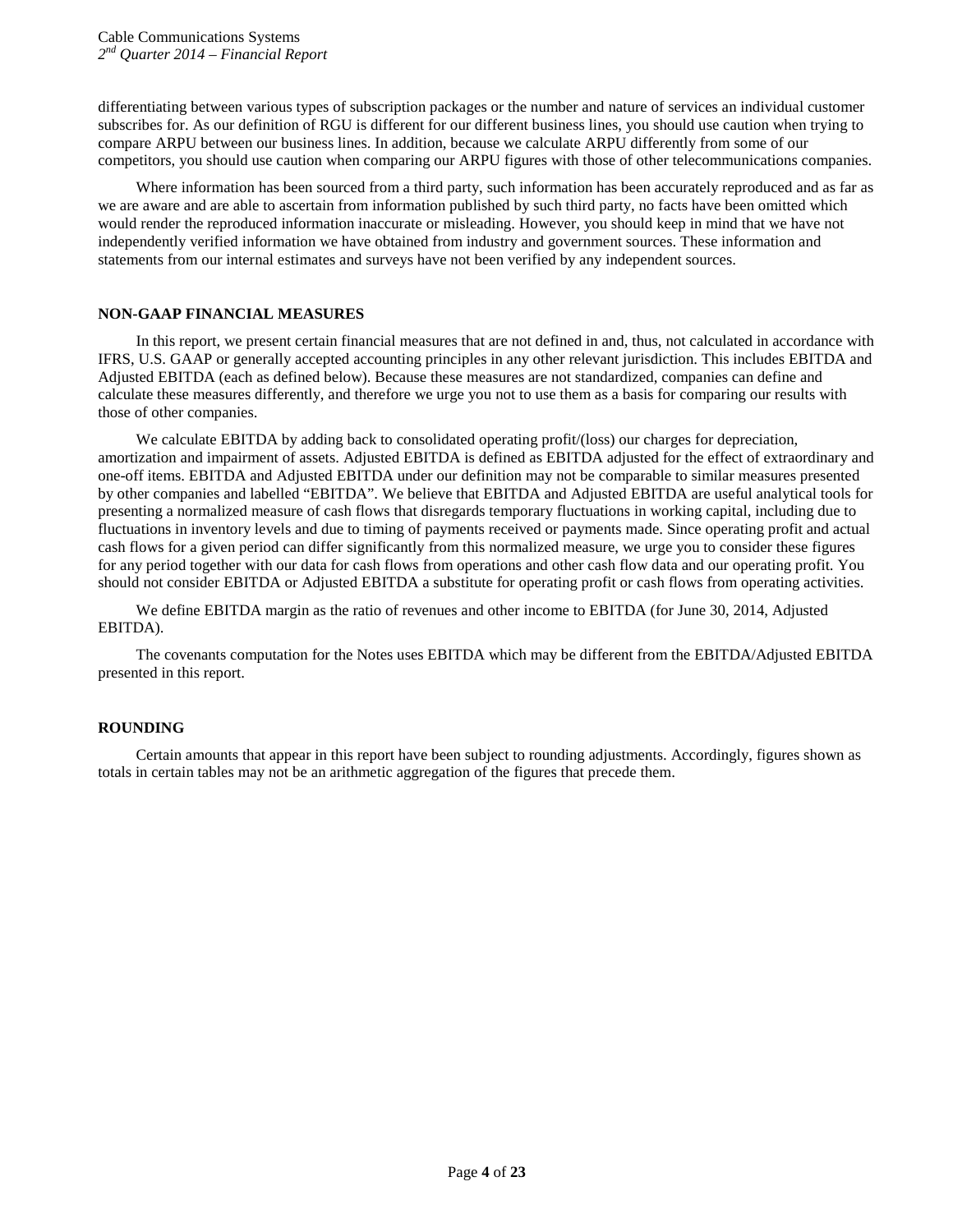## <span id="page-4-0"></span>**2. RISK FACTORS**

The following section describes the material changes to the risk factors disclosed our 2013 Annual Report.

## **On 28 June 2014, Law no. 85/2014 regarding the insolvency prevention procedures and the insolvency procedure (the "New Insolvency Law") entered into force. As a result certain of the risk factors set out in the Annual Report have suffered changes and we updated the text of the related risk factors.**

### *The proceeds of the Collateral sold in any enforcement sale may not be sufficient to repay the Notes.*

Our obligations with respect to the Notes and the Guarantee are secured by a first-ranking security interest in the Collateral, as more fully described under "Offering Memorandum—*Description of the Notes—Security—The Collateral.*" The Collateral is shared with the lenders under the New Senior Facilities Agreement, the creditors with respect to any pari passu indebtedness (including the ING Facilities Agreement and the Citi Facilities Agreement), and certain hedge counterparties. The Indenture and the New Senior Facilities Agreement permits the Company and its subsidiaries to use the Collateral to secure certain additional indebtedness on a pari passu or subordinated basis in the future. Not all of our assets secure the Notes, and in the event of an enforcement of the Collateral, the proceeds from the sale of such assets may not be sufficient to satisfy our obligations under the Notes, the Guarantee and the other indebtedness secured on a *pari passu* basis by the Collateral. Claims of holders of the Notes and creditors of our other debt secured by the Collateral are subordinated to secured receivables incurred as part of the insolvency proceedings. To the extent that the claims of holders of the Notes and creditors of our other debt secured by the Collateral exceed the value of the Collateral or the value of the Collateral less the value of secured receivables incurred as part of the insolvency proceedings, as the case may be, those claims will constitute unsecured obligations.

With respect to any amounts due and unpaid by the Guarantor under the Guarantee that exceed the value of the Collateral securing such Guarantee or the value of the Collateral less the value of secured receivables incurred as part of the insolvency proceedings, as the case may be, in the event of competing enforcement claims or a sale of assets in bankruptcy under Romanian law, any such amounts will rank junior to certain specified categories of existing and future indebtedness of the Guarantor, including, without limitation, new unsecured financing accessed during the insolvency proceedings, wages claims, claims resulting from the continuation of the debtor's activity after the commencement of the insolvency proceedings and budgetary claims. Accordingly, the holders of the Notes' potential recovery in certain events of enforcement or in bankruptcy liquidation under Romanian law may be limited. See "—*The Notes and the Guarantee are secured only to the extent of the value of the assets that have been granted as Collateral. In addition, under Romanian bankruptcy law, certain preferential claims would rank ahead of claims of the holders of the Notes under the Guarantee to the extent such claims exceed the value of the Collateral securing such Guarantee.*"

As a result, if the value of the Collateral is less than the value of the claims of holders of the Notes and creditors of our other debt secured by the Collateral, those claims may not be satisfied in full before the claims of certain unsecured creditors are paid.

## *The Notes and the Guarantee are secured only to the extent of the value of the Collateral.*

Holders of the Notes have an unsecured claim for any portion of the claims under the Notes and the Guarantee that are not covered by the value of the Collateral or the value of the Collateral less the value of secured receivables incurred as part of the insolvency proceedings, as the case may be. In the event of competing claims or a sale of assets in bankruptcy, the unsecured portion of the claim is subject to the mandatory distribution order set out by Romanian law. The unsecured portion of the claims of the holders of the Notes ranks junior to, among others, new unsecured financing accessed during the insolvency proceedings, wages claims, claims resulting from the continuation of the debtor's activity after the commencement of the insolvency proceedings and budgetary claims. As a result, the ability of holders of the Notes to obtain recovery against the Guarantor on any portion of their claim that exceeds the value of the Collateral may be limited.

## *It may be difficult to realize the value of the Collateral.*

No appraisal of the value of the Collateral securing the Notes and the Guarantee has been made in connection with the Offering. The fair market value of the Collateral securing the Notes and the Guarantee is subject to fluctuations based on many factors including, among others, whether or not our business is sold as a going concern, the ability to sell the assets (including the shares that constitute part of the Collateral) in an orderly sale, the availability of buyers and whether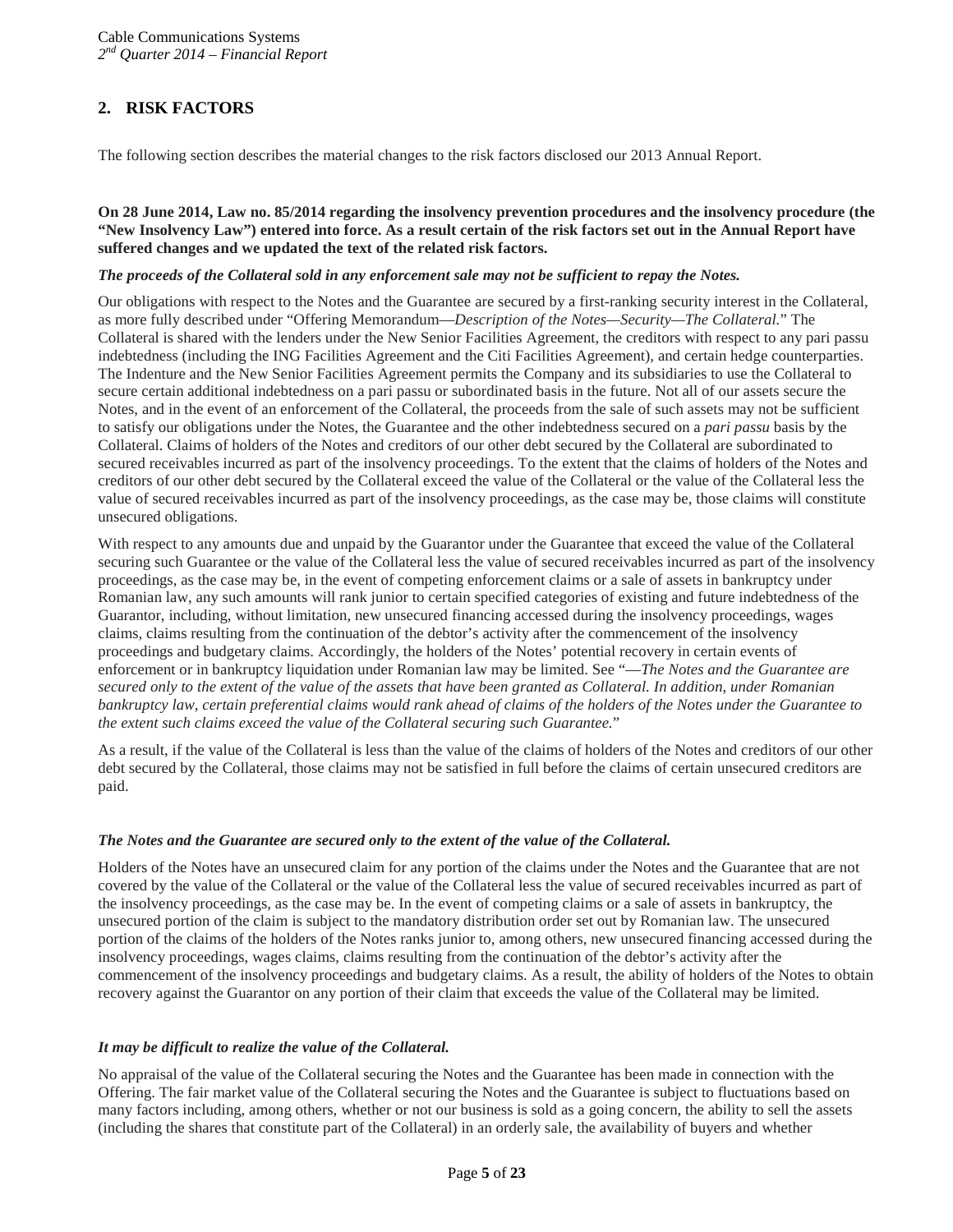telecommunications, media and other licenses required to operate our business and approvals required to purchase our business would be available to a buyer of the assets. The book value of the assets securing the Notes should not be relied on as a measure of realizable value for such assets. In addition, the security interest of the Security Agent will be subject to practical problems generally associated with the realization of security interests in collateral. For example, the Security Agent may need to obtain the consent or approval of a third party or governmental authority to create, perfect or enforce a security interest in a contract or permit or transfer or sell certain assets. See "Annual Report 2013—*Enforcing pledges over certain Collateral may be prohibited or subject to special authorization*" and "—*Risks relating to the Notes and the Guarantee— The Guarantee and security interests may be limited by applicable laws or subject to certain limitations or defenses.*" Thus, we cannot assure you that these assets will be saleable and, even if saleable, that there will not be substantial delays in the liquidation thereof or loss of value associated with the difficulty or inability to sell them as a going concern. Each of these factors could reduce the likelihood of an enforcement action as well as reduce the amount of any proceeds from an enforcement action.

In addition, the condition of the Collateral may deteriorate in the period leading up to bankruptcy or foreclosure. In the event that a bankruptcy case is commenced by or against us, if the value of the Collateral is less than or equal to the amount of principal and accrued and unpaid interest, if any, on the Notes and all other obligations secured by the Collateral, interest may accrue on the Notes until the date of realization of the Collateral, but may be recovered only to the extent of the value of the Collateral. In the event of a foreclosure, liquidation, bankruptcy or similar proceeding, we cannot assure you that the proceeds from any sale or liquidation of the Collateral will be sufficient to pay our obligations under the Notes.

### *The Guarantee and security interests may be limited by applicable laws or subject to certain limitations or defenses.*

The Guarantor guarantees the payment of the Notes on a senior secured basis. The Guarantee and the related security interests provide the holders of the Notes with a direct claim against the assets of the Guarantor. However, such Guarantee and security interests is limited to the maximum amount that can be guaranteed by, or secured by assets of, the Guarantor without rendering the Guarantee or security interest voidable or otherwise ineffective under applicable laws, and enforcement of the Guarantee and security interest against the Guarantor would be subject to certain defenses available to guarantors and security providers generally or, in some cases, to limitations designed to ensure full compliance with statutory requirements applicable to the Guarantor. These laws and defenses include those that relate to corporate benefit, corporate purpose and fraudulent conveyance or similar laws, regulations or defenses affecting the rights of creditors generally (such as those relating to bankruptcy, insolvency, liquidation ad-hoc mandate, preventive concordat, moratorium or reorganization). As a result, the Guarantor's liability under the Guarantee and the Collateral could be materially reduced or eliminated, depending upon the amounts of its other obligations and upon applicable laws. In particular, under Romanian law, a guarantee issued or security provided by a company that is not in the company's corporate interests or the burden of which exceeds the benefit to the company may not be valid and enforceable. In addition, Romanian law also contains provisions on fraudulent conveyance outside of a bankruptcy scenario. Thus, a creditor holding a receivable for a sum certain (*creanţă cert*ă) evidencing that it suffered damage may bring an action (*acţiune revocatorie*) against any fraudulent acts concluded by its debtor towards such creditor, thereby creating or enhancing the debtor's insolvency (*insolvabilitate*) status towards such creditor.

Under the laws of certain jurisdictions, the validity and enforceability of guarantees (including security interests) are conditional upon the validity and enforceability of the guaranteed obligations. Notwithstanding the fact that certain jurisdictions may recognize independent guarantees, to the extent the Parallel Debt claim and/or the obligations of the Company in relation to the Notes are invalidated, the obligations of the Guarantor under the Guarantee and the Collateral may also be invalidated.

In addition, Romanian law requires, as a condition to the validity of the security interests, that the secured amount be reasonably determined or determinable based on the security document. Any increase of the secured amount beyond that contemplated by the original signed security documents requires the amendment of the security documents in order to reflect such increase and the performance of related perfection formalities. There may be circumstances where a prohibition on the creation of a security interest (*i.e*., a negative pledge) or a prohibition on the disposal of assets may be unenforceable under Romanian law. To the extent the security interest granted for the benefit of the Noteholders violates any of the foregoing laws, the holders of the Notes would cease to have a valid claim in respect of the Collateral or the Collateral may be unenforceable.

To the extent a Romanian court deems the description of future property included in the Collateral as insufficiently precise, the holders of the Notes and Security Agent may be unable to enforce against such assets or property. Furthermore, the enforcement of the security interests created over future movable property may encounter difficulties; in particular, the enforcement of the Collateral created by the Guarantor over all present and future movable assets is limited to those assets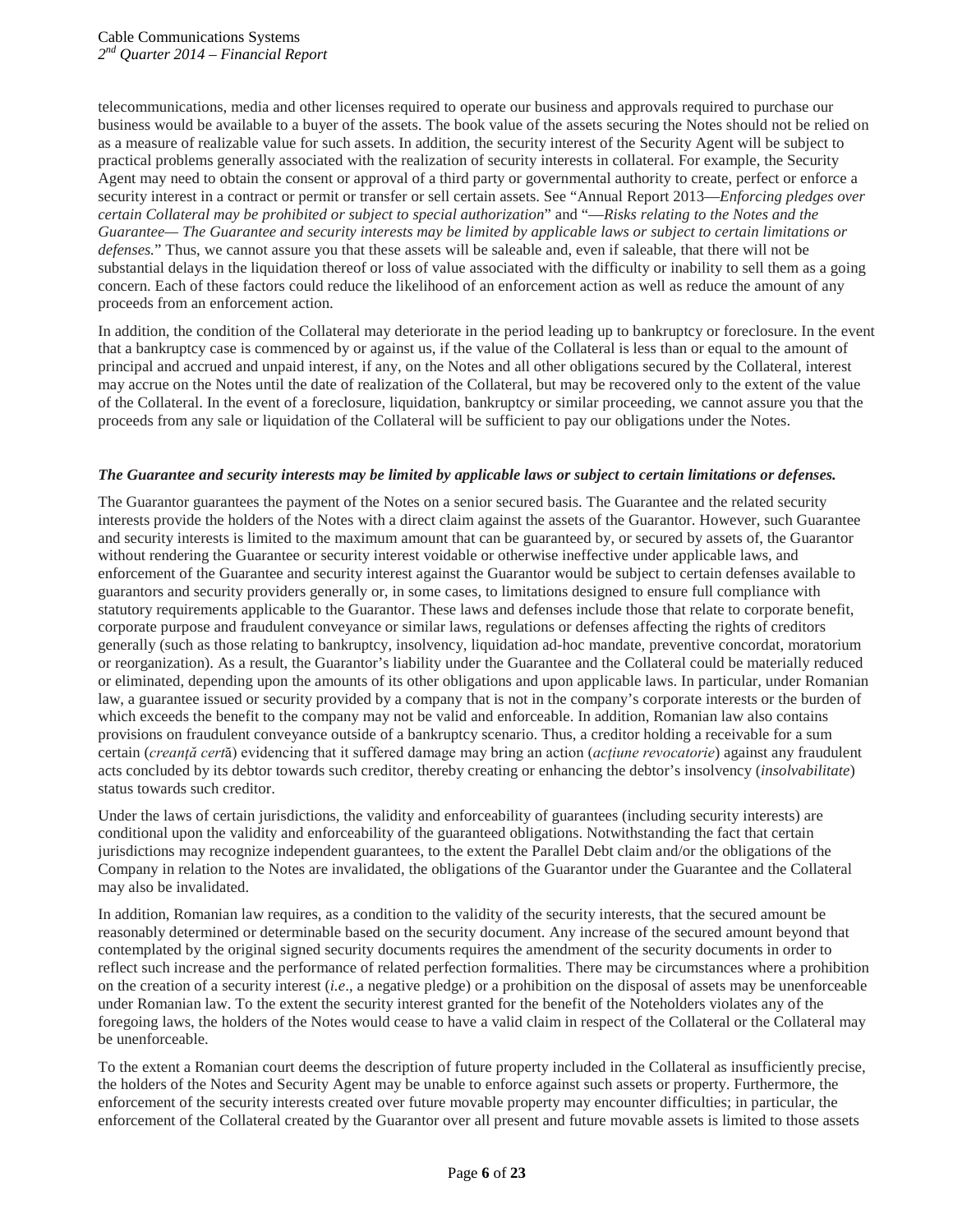that comprise the mortgaged property at the date of enforcement, which could be significantly less in value than the mortgaged property on the date that such mortgage was first granted.

With respect to any amounts due and unpaid by the Guarantor under the Guarantee that exceed the value of the Collateral securing such Guarantee or the value of the Collateral securing such Guarantee less the value of secured receivables incurred as part of the insolvency proceedings, as the case may be, in the event of competing enforcement claims or a sale of assets in bankruptcy under Romanian law any such amounts ranks junior to certain specified categories of existing and future unsecured indebtedness of the Guarantor, including, without limitation, new unsecured financing accessed during the insolvency proceedings, wages claims, claims resulting from the continuation of the debtor's activity after the commencement of the insolvency proceedings and budgetary claims.

## *Romanian insolvency laws may not be as favorable to prospective investors as other insolvency laws, and the Company's ability to recover any amounts due under the Proceeds Loan may be limited.*

The Guarantor and several of its subsidiaries are organized under the laws of Romania.

On 28 June 2014, Law no. 85/2014 regarding the insolvency prevention procedures and the insolvency procedure (the "New Insolvency Law") entered into force, repealing former insolvency Law no. 85/2006. The new insolvency law has made improvements in a few key sectors of the former insolvency legislation without changing the entire structure or process of the insolvency proceedings. Due to the novelty of the new insolvency law there is still no substantial doctrine, case law, general interpretation or market practice in relation to its interpretation and application and this may create additional legal risk pending the development of a consistent court practice.

The insolvency laws of Romania may not be as favorable to holders of the Notes with respect to the Guarantee and the security granted by the Guarantor in relation to it as the laws of the United Kingdom, the United States or other jurisdictions with regard to creditors' rights, priority of creditors, voidable acts and hardening periods, the ability to obtain post-petition interest and the duration of the insolvency proceeding. In the event that we experience financial difficulty, it is not possible to know with certainty in which jurisdiction or jurisdictions insolvency or similar proceedings would be commenced, or the outcome of such proceedings.

In the event of insolvency of a Romanian company, persons (such as holders of the Notes) in whose favor such company has pledged or mortgaged its property or part thereof will be secured creditors of such company and will, on liquidation, receive the realization of proceeds of the assets subject to the security interest in priority to all other claims other than (i) taxes, stamp duties and other expenses, costs and considerations relating to the sale of the said assets, including expenses with the conservation and administration of the said assets including receivables of utility providers; (ii) the consideration payable to the judicial administrator, liquidator and other experts involved in the proceedings; and (iii) secured receivables incurred as part of the insolvency proceedings. Secured financings granted to the debtor during the observation period (the period of no more than 12 months starting with the opening of the insolvency proceedings and ending on the date of approval or rejection of the reorganization plan) for the purposes of carrying out current activities, with the approval of the creditors' assembly, will also enjoy such priority in the case of a distribution of proceeds in liquidation. In principle, such financing will be secured with previously uncharged assets. If these are not sufficient, security can extend over charged assets with the consent of the existing secured creditors. If such consent is not granted, a *pari passu* rank in reimbursement would be granted to such new financing and the proceeds of enforcement would be split on a pro-rata basis with respect to all secured assets and rights of the debtor. In the event of the Guarantor's insolvency, third parties providing financing during the observation period, which are not parties to the Intercreditor Agreement, may be entitled to benefit from the Collateral and share in the proceeds of the Collateral on a *pari passu* basis with the holders of the Notes thus diluting the ability of the holders of the Notes to recover amounts due to them.

Secured claims will continue to accrue interest after the insolvency proceedings commence until full payment thereof, within the limit of the market value of the Collateral. However, if the realization proceeds of the secured assets are insufficient to meet the debt, as far as the balance between the debts secured by such assets and the proceeds resulting from the sale of such secured assets is concerned, a secured creditor will be treated as an unsecured creditor. See "—*The Notes and the Guarantee are secured only to the extent of the value of the Collateral.*" Payment of unsecured creditors' claims would rank behind, *inter alia*, the costs and expenses incurred in the liquidation in accordance with the prescribed priority, as well as other preferential claims (including secured claims, claims resulting from financing accessed as part of the insolvency process, claims resulting from the continuation of the debtor's activity after the commencement of the proceedings, administration costs, tax claims, unsecured bank debt, unsecured bond debt and trade debt and some wage claims) admitted by the liquidator. The New Insolvency Law changed the order of distribution in case of bankruptcy so as to allow unsecured bond debt to be repaid *pari passu* with bank debt and trade debt, with priority over other unsecured creditors.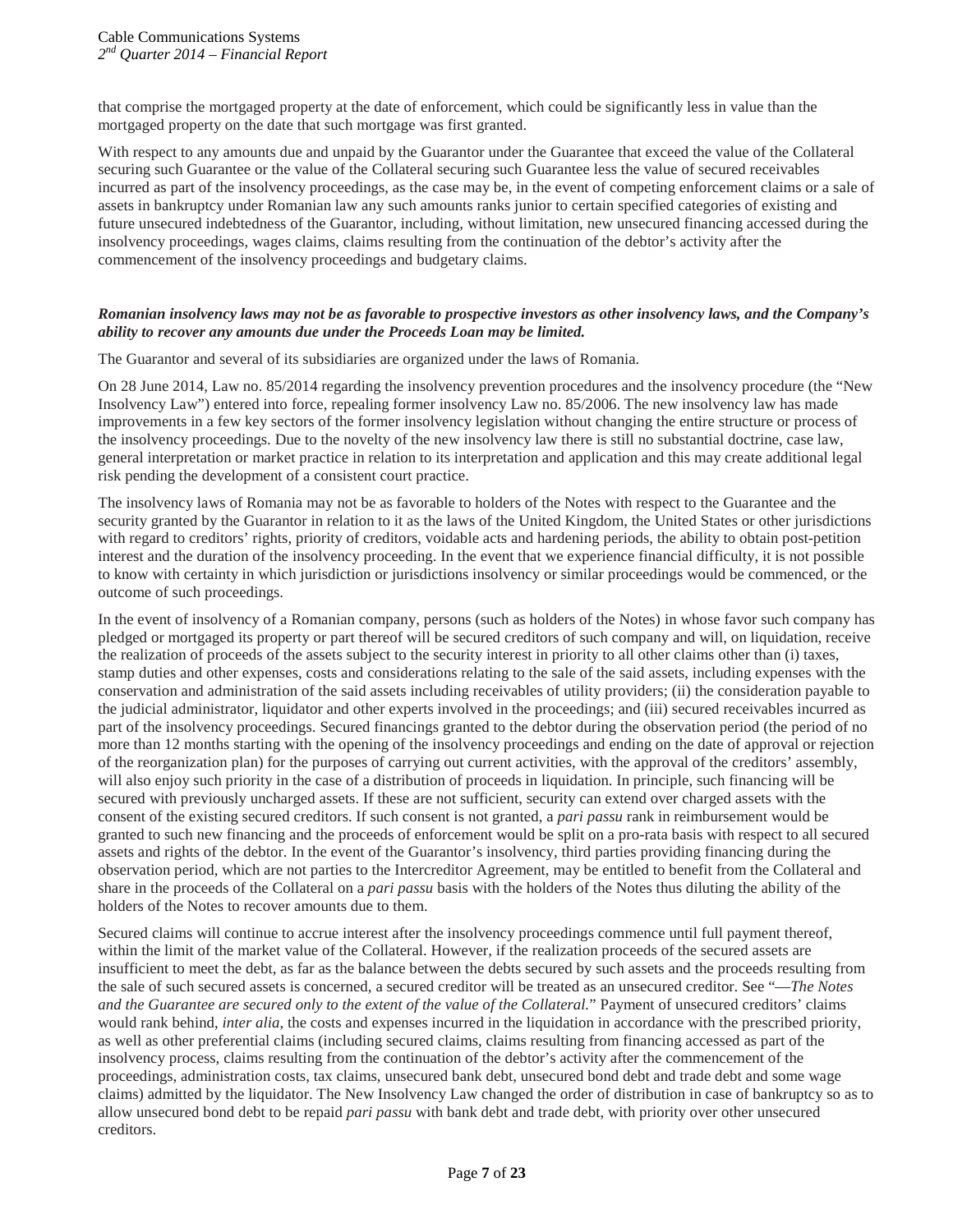Moreover, in case of unsecured claims, applicable law prohibits the accrual and payment of any interest, penalties or any ancillary costs after the commencement of insolvency. In the event of bankruptcy of the Guarantor, the Proceeds Loan (being granted by a shareholder), will be an unsecured claim subordinated in right of payment to all other indebtedness (except for claims resulting from transactions without consideration and claims of a bad-faith third party acquirer returning the assets or the value of the assets following the annulment of a transfer in the context of the proceedings or, respectively, of the subsequent third party acquirer of the assets (in Romanian, *tertul subdobanditor*) who did not pay an adequate consideration for the asset or it was aware or had to be aware of the fact that the transfer may be subject to annulment ) of the Guarantor towards creditors who (i) are not shareholders or (ii) are shareholders and hold less than 10% of, or voting rights in the share capital of the Guarantor. Therefore, in the event of insolvency of the Guarantor, the Company may not be able to recover any amounts under the Proceeds Loan, and consequently the Company may not be able to make payments on the Notes.

The commencement of insolvency proceedings mandates the automatic stay of all judicial actions or measures of enforcement for the purpose of recovering the receivables against the debtor or its assets, from which derogation can be obtained by certain secured creditors only if approved by the insolvency judge (*judecatorul sindic*). As an exception, the New Insolvency Law allows a creditor holding a certain and liquid receivable of more than 60 days overdue, with a value exceeding RON 40,000 and arising after the opening of the proceedings, to request the opening of bankruptcy proceedings against the debtor. This may result in such creditors causing enforcement over assets encumbered by security interest in favor of the Notes, while the Security Agent is prevented from acting outside the insolvency proceedings. This, however, does not alter the distribution preference of the secured creditor (*i.e*., Security Agent on behalf of the holders of Notes). The New Insolvency Law regulates additional exceptions to the stay of all judicial actions or measures of enforcement, such as (i) the right to make claims aimed at ascertaining the existence and/or amount of receivables resulting after the commencement of the insolvency; payment of such claims may be requested during the observation and reorganisation periods and is verified by the judicial administrator; (ii) the right to receive amounts resulting from enforcement proceedings finalised prior to the commencement of the insolvency proceedings (such amounts are directly payable); or (iii) the right of creditors secured with a moveable mortgage over account monies or a cash collateral to request the release of the money available in the relevant accounts upon commencement of the insolvency, in order to satisfy their outstanding receivables; amounts existing in escrow accounts may be released only following verification of the escrow conditions by the syndic judge.

Another effect of insolvency is the prohibition on the debtor to independently perform the management of its business starting from the commencement date of the insolvency proceedings, which will be taken over by a judicial administrator/liquidator appointed by the court. However, if general insolvency proceedings are commenced, a debtor may continue to perform the management of its business, under the supervision of the judicial administrator in the event that the debtor itself has introduced the insolvency request and asked to be allowed to enter into judicial reorganization and to continue to manage its business, subject to the approval of the creditors' assembly and the insolvency judge. Certain measures regarding the estate of the debtor, as well as those intended to lead to its reorganisation, including operations which fall under the ordinary course of business, require also the prior authorisation by the judicial administrator on the basis of a report of the special administrator.

## *Romanian law may not recognize the validity of clauses which trigger the acceleration of the Notes in the event of insolvency of the Guarantor.*

The New Insolvency Law provides that any contractual clauses which link the termination of an agreement, the loss of benefit of a term by the debtor or early acceleration of an obligation due to the opening of the procedure are null and void. In addition, any delay, limitations, prohibitions or similar measures contractually agreed to be triggered upon the opening of insolvency proceedings cannot be applied until the entry into bankruptcy. The law also provides that upon the opening of bankruptcy proceedings, all receivables become due and payable (*scadente* in Romanian) by operation of law (except for those resulting from qualified financial agreements, netting operations based on qualified financial agreements and netting arrangements). To the extent a Romanian court would find these provisions to pertain to Romanian public order under private international law, it may refuse to recognize the validity of these types of clauses under the Notes and their effects. This may result in the unenforceability of such clauses in the event of an insolvency of the Guarantor, which may limit or deny the ability of the holders of the Notes to exercise their rights under the Notes in such an event.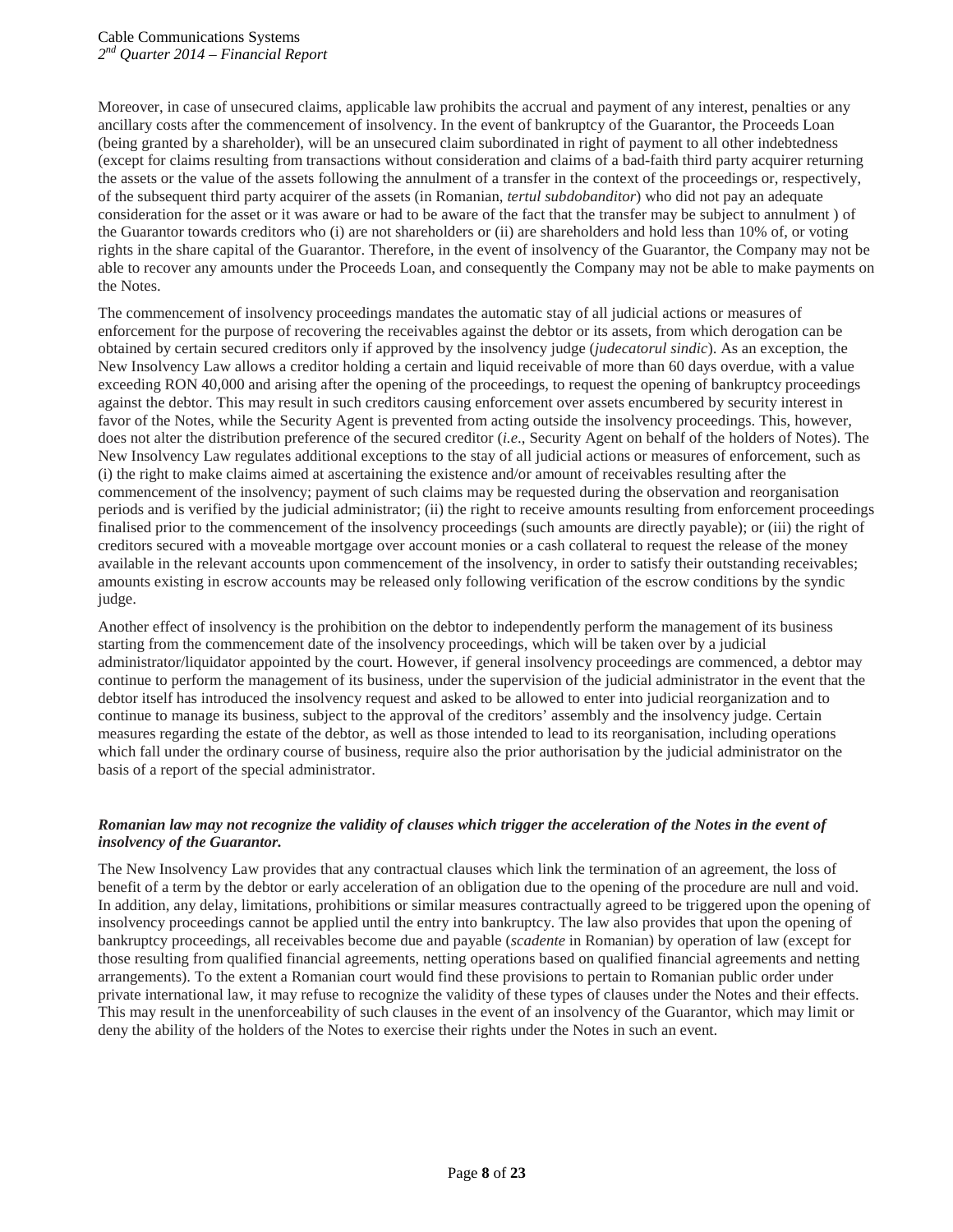## **As at the date of this report, we are no longer in the position to make the matches of the Romanian Football League and the Romanian Football Cup available to our customers**

Our right to broadcast the matches of the Romanian Football League for the past three seasons expired in May 2014.

The award of the right to broadcast the Romanian Football League for the following 5 seasons (starting 2014/2015 and ending 2019/2020) took place was conducted in a non-transparent procedure which did not allow interested parties the opportunity to bid. A Maltese incorporated vehicle, Intel Sky Broadcast Ltd. without any previous activity on the Romanian broadcasting market, was directly and exclusively granted all rights to broadcast the Romanian Football League and the Romanian Football Cup. This company is currently broadcasting these rights through two pay-Tv channels: Look TV and Look Plus. The channels were not owned by Intel Sky Broadcast Ltd at the date of the award and have been acquired in the intervening period and transformed from generalist free-to-air channels into pay-Tv channels focused on Romanian football.

We challenged the Romanian Football League's and the football clubs' behavior before the Romanian courts and the Romanian Competition Council. In August 2014, The Romanian Competition Council triggered an official investigation against the Romanian Football League and the football clubs for suspected breach of competition rules arising from the award procedure. The investigation is currently ongoing.

In the meanwhile, we have not agreed the terms for the carriage of Look TV and Look Plus and there is no assurance that we will be able to agree such terms in the future. The 2014/2015 season started in July 2014 and our main competitors on the Cable TV and DTH markets have agreed to carry these channels, though it should be noted that they have also increased the price of their subscription packages around the same time. The fact that we are currently unable to make the matches of the Romanian Football League and the Romanian Football Cup available to our customers may affect our ability to retain existing subscribers or to attract new customers on our Cable Tv and DTH platforms, may decrease the viewership and may indirectly affect our ability to retain customers for the other services we offer in Romania to the extent such customers were primarily subscribing to our services in order to be able to receive Romanian football matches.

#### **The military and political conflict in Ukraine may have consequences which may negatively affect our business**

Starting with February 2014, Ukraine, one of the main neighbours of Romania and Hungary, our core markets, has been confronting a severe internal crisis in which the Russian Federation is also alleged to be heavily involved. During this crisis, Ukraine lost control over the peninsula of Crimea to the Russian Federation and lost control over a significant part of its other eastern territories to pro-Russian separatists. The conflict was initially mainly political but has escalated into military confrontation (though it should be noted that at the date of this Report a cease-fire is in place and seems to be largely observed).

In response to the perceived heavy intervention (including military intervention) by the Russian Federation in Ukraine, the United States of America and the European Union have imposed several sets of economic sanctions and are threatening further sanctions in the future. The Russian Federation has denied its involvement and has imposed certain retaliatory economic sanctions.

Although we are not currently directly or significantly affected by this crisis, in the event it escalates, it has the potential to cause materially adverse economic conditions or, in a worse case, military confrontation in the region. Effects are to a large extent unpredictable, but may include further economic sanctions which may negatively affect the economies of our countries of operation, significant currency fluctuations, increases in interest rates, decreases in the availability of credit and increases in energy prices. These and other unforeseen negative effects of the crisis may materially adversely affect our business, financial condition and results of operations.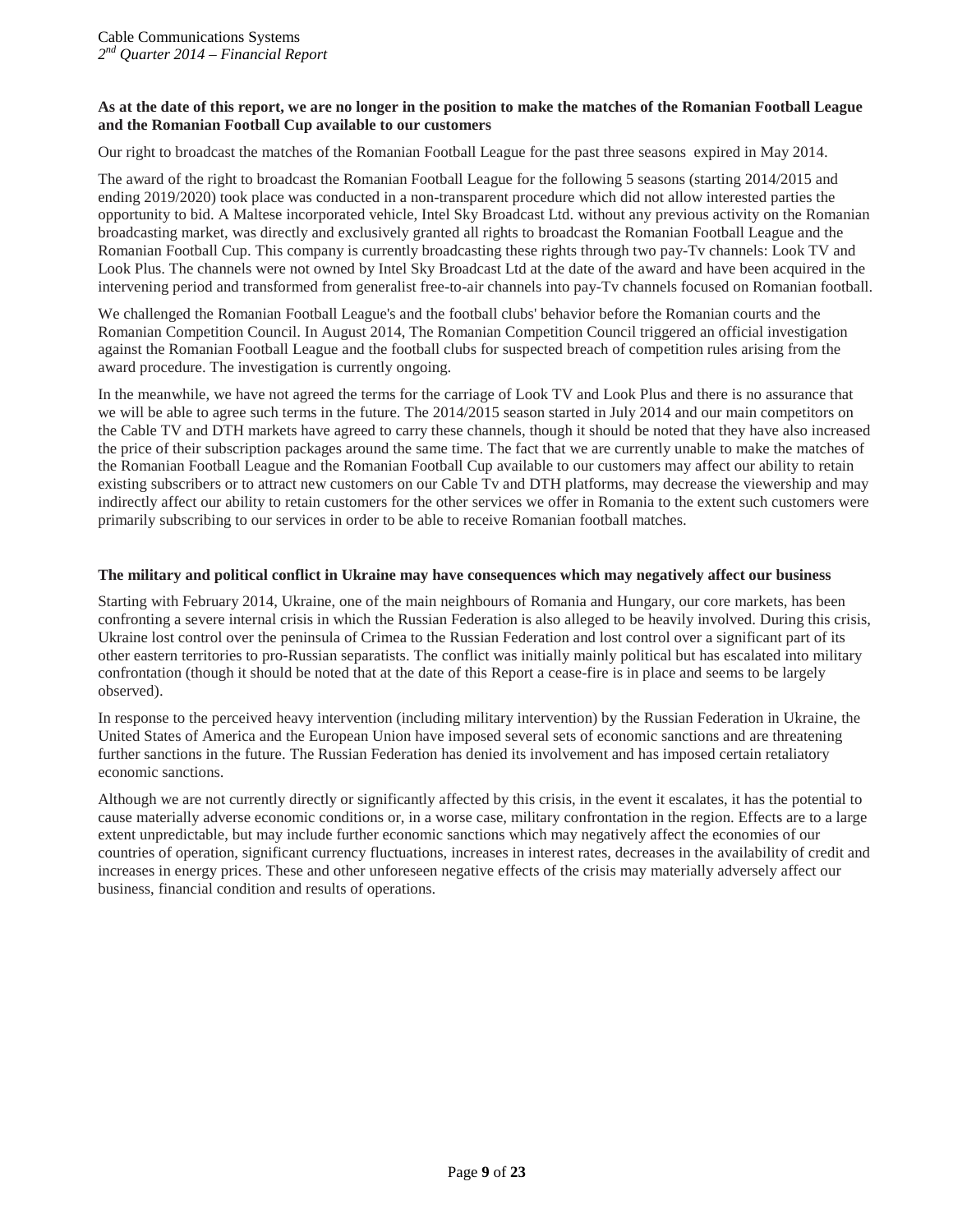## <span id="page-9-0"></span>**3. MANAGEMENT'S DISCUSSION AND ANALYSIS OF FINANCIAL CONDITION AND RESULTS OF OPERATIONS for the three month period ended June 30, 2014**

*This report includes and analyses the unaudited condensed consolidated financial statements of the Company as of June 30, 2014.*

*The following discussion and analysis of the financial condition and results of operations of the Company and its subsidiaries should be read in conjunction with the unaudited condensed consolidated interim financial report of the Company and its subsidiaries as at and for the six months ended June 30, 2014 and the related notes, prepared in accordance with IFRS.*

*The following discussion includes forward-looking statements based on assumptions about our future business.*

#### **OVERVIEW**

We are a leading provider of pay TV and telecommunications services in Romania and Hungary and of mobile services as an MVNO to the large Romanian communities in Spain and Italy. We also provide DTH satellite services in the Czech Republic. Our service offerings include cable TV, fixed internet and data, fixed- line telephony, mobile telephony, mobile internet and data and DTH satellite television services. We offer to our cable TV and DTH customers a large number of channels produced by third parties. We also offer our own TV channels and pay TV services, which carry premium movies and sports content to our customers in Romania and Hungary.

For the three months ended June 30, 2014, we had revenues of  $\in$  60.1 million, net profit of  $\infty$ .1 million and EBITDA of  $€7.0$  million. For the six months ended June 30, 2014, we had revenues of  $€313.9$  million, other income of  $€3.3$  million, net profit of €13.7 million and Adjusted EBITDA of €117.9 million.

#### **RECENT DEVELOPMENTS**

#### **Business**

In June 19, 2014 we drew the remaining EUR 45 million from the term loan facility of the New Senior Facilities Agreement.

In June 2014, the National Media and Infocommunications Authority (NMHH) in Hungary organised a mobile spectrum auction. We bid for one frequency block in the 1,800 MHz spectrum.

We concluded coupon swaps for the entire Proceeds Loan's value ( $\epsilon$ 450 million), all with a termination date of 23 September 2016.

Starting with June 2014 we have launched a campaign aiming to increase our mobile customer base in Romania. The campaign promotes an attractive offer targeted at new and existing clients including a variety of mobile phones for purchase on spot or in installments. The campaign is supported by nationwide media advertising (TV, radio, outdoor, online).

Starting with the beginning of 2014 we launched a retention campaign aiming to increase the contractual period for the existing customers for a period of up to 2 years, offering as incentive media related equipments at a subsidized price or discounts for the monthly subscription.

Starting with April 1, 2014 the interconnection tariffs in Romania were reduced from 3.07 eurocents/minute to 0.96 eurocents/minute for mobile traffic and from 0.67 eurocents/minute to 0.14 eurocents/minute for fixed networks traffic.

On March 27, 2014 we concluded a frequency SWAP agreement with Vodafone through which in exchange of allowing them to use our 5MHz frequency in the 900 MHz spectrum we receive access in one of their 5 MHz frequency in the 900 MHz spectrum and also receive national roaming access for voice and data services for all our customers on Vodafone network. The contract became active starting with April 7, 2014 and is signed for 2 years.

On March 28, 2014 we signed a full MVNO agreement with Telecom Italia and we expect to finalize the implementation towards the end of the year. The contract is valid for 5 years starting with the moment when the services are fully available.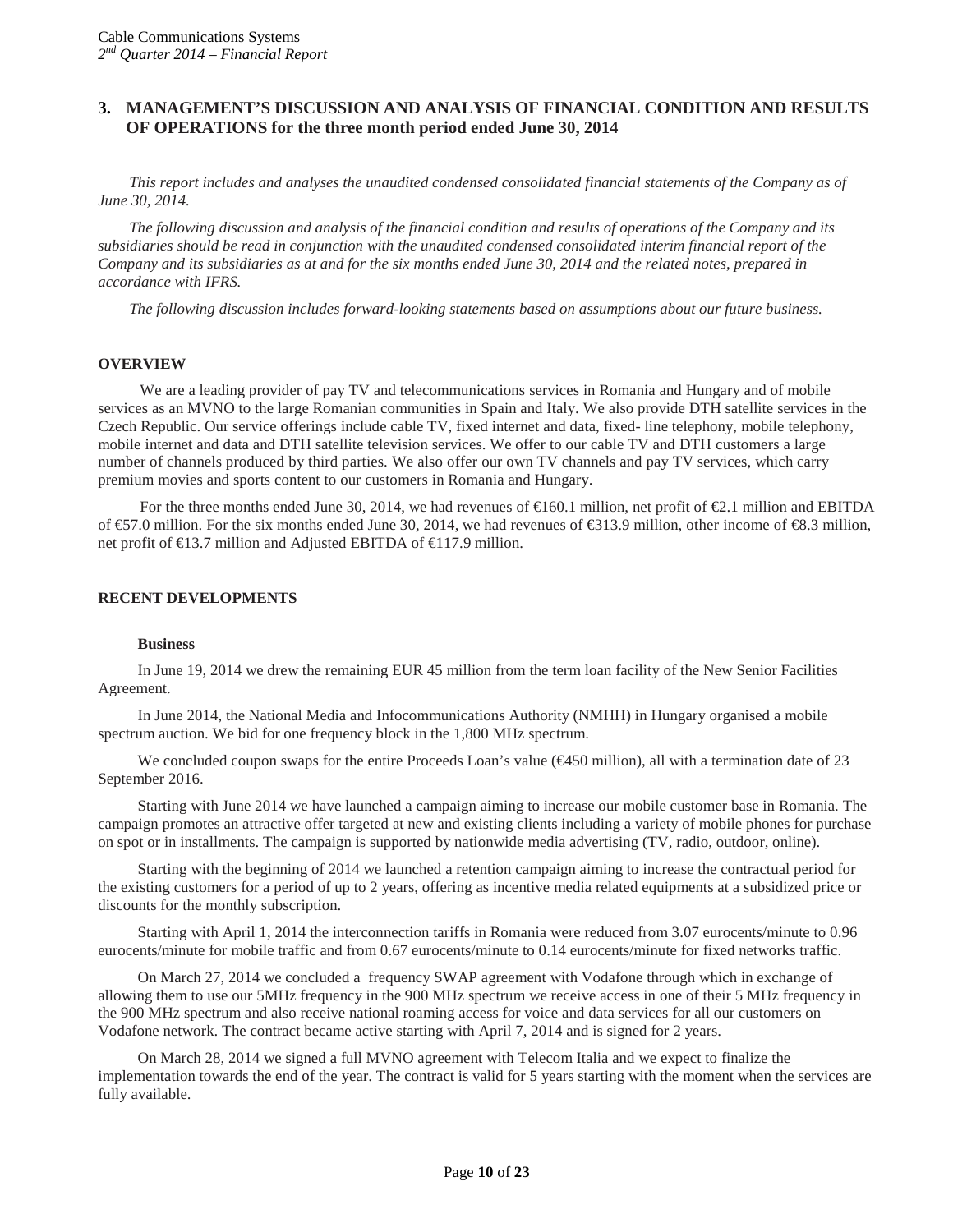#### **BASIS OF FINANCIAL PRESENTATION**

The Company prepares its consolidated financial statements in accordance with IFRS. For the periods analyzed in this report, the Company's presentation currency was the euro.

#### **Functional Currencies and Presentation Currency**

Each of our Group entities prepares its individual financial statements in the currency of the primary economic environment in which it operates; this local currency is the functional currency of the entity.

The Company presents its consolidated financial statements in euros. The Company uses the euro as the presentation currency of its consolidated financial statements under IFRS because the euro is used as a reference currency in the telecommunications industry in the European Union and management analysis and reporting is prepared in euros.

#### **Segments**

We evaluate business and market opportunities and considers our results primarily on a country by country basis. As such, we report our results of operations in accordance with four geographic segments: Romania, Hungary, Spain and Other, which includes our operations in the Czech Republic and Italy. During the period under review, our Other segment also included our operations in Croatia, Serbia and Slovakia. We disposed our operations in Croatia (March 2013) and in Slovakia (August 2013), and sold a 76% interest in our operations in Serbia (May 2013).

In addition, we present revenues and certain other financial information in accordance with our six business lines: cable TV, fixed internet and data, fixed-line telephony, mobile telephony, mobile internet and data and DTH.

#### **TRENDS AND OTHER FACTORS IMPACTING OUR RESULTS OF OPERATIONS**

The following are the key factors that have significantly affected our results of operations and financial condition during the periods under review, or which we expect will significantly affect our operations in the future.

#### **Exchange Rates**

Our operating subsidiaries record their financial results in their respective functional currencies (principally the Romanian leu; to a lesser extent, the Hungarian forint and the Czech koruna), which are then translated into euros in preparing our consolidated financial statements. In addition, because the mix of currencies in which our operating expenses are incurred differs significantly from the mix of currencies in which we generate revenue, we are also exposed to significant currency transactional risk.

In recent years, the values of local currencies in the principal countries where we operate have fluctuated considerably relative to the euro, our presentation currency, and the U.S. dollar. We have significant exposure to both currencies as we purchase certain content for our cable TV and DTH businesses in U.S. dollars and euros. In the six month period ended June 30, 2014, compared with the same period in 2013, the Romanian leu declined by 1.7% relative to the euro and appreciated by 2.6% relative to the U.S. dollar, and the Hungarian forint declined by 3.7% relative to the euro and appreciated by 0.7% relative to the U.S. dollar. In the 2<sup>nd</sup> quarter of 2014, compared with the same period in 2013, the Romanian leu declined by 0.7% relative to the euro and appreciated by 4.1% relative to the U.S. dollar, and the Hungarian forint declined by 3.4% relative to the euro and appreciated by 1.5% relative to the U.S. dollar.

Going forward, we plan to continue to present our consolidated financial results in euros. Any further significant appreciation of the euro against our other functional currencies in coming periods could have the effect of significantly reducing our financial results as reported in euro

The following table sets out the period end and average exchange rates of the euro against each of our local functional currencies, in each case as reported by the relevant central bank on its website (unless otherwise stated):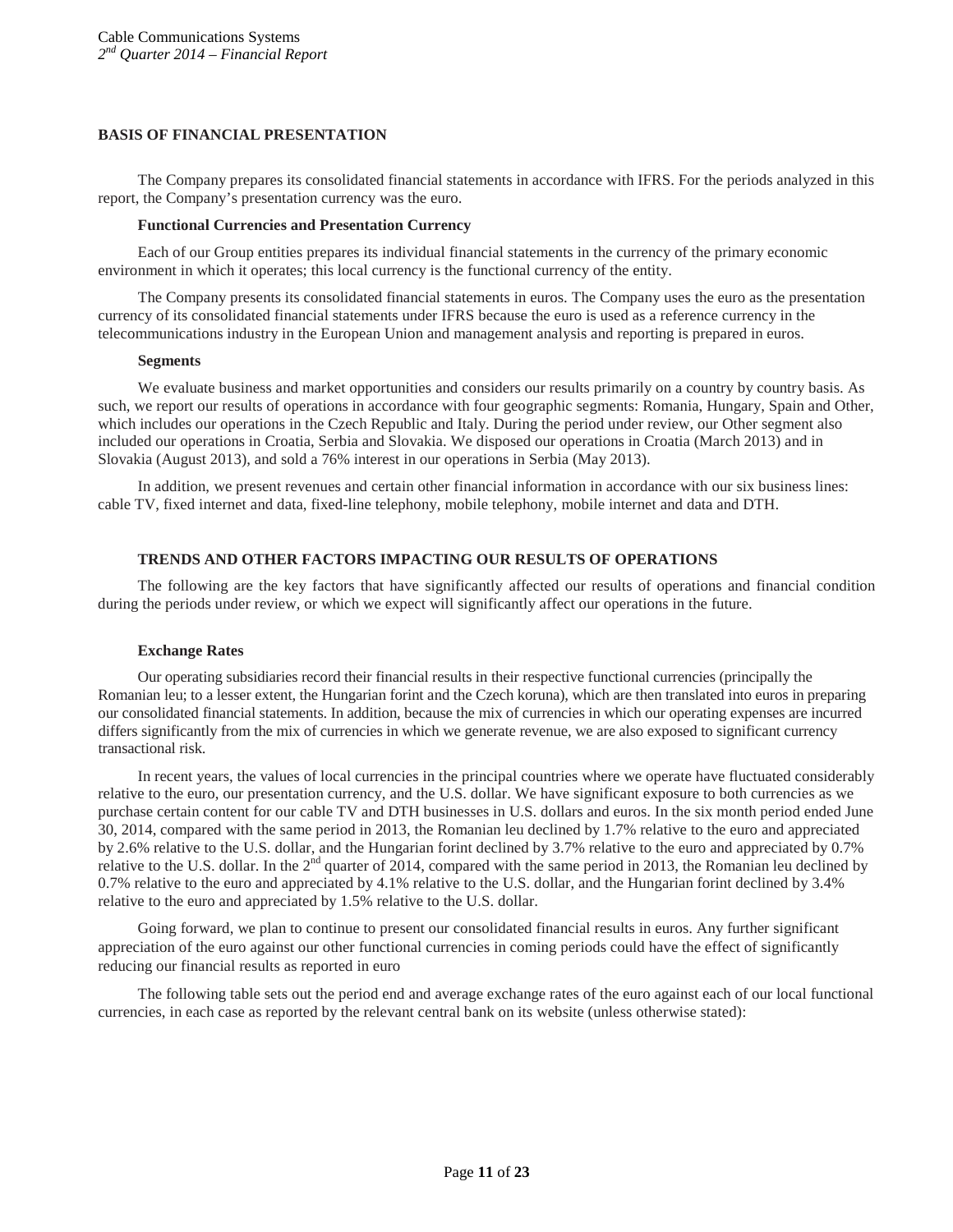# Cable Communications Systems

|  | $2^{nd}$ Quarter 2014 – Financial Report |  |
|--|------------------------------------------|--|
|  |                                          |  |
|  |                                          |  |

|                                           | As at and for the three<br>months ended June 30 |        | As at and for the six<br>months ended June 30 |        |  |
|-------------------------------------------|-------------------------------------------------|--------|-----------------------------------------------|--------|--|
|                                           | 2013                                            | 2014   | 2013                                          | 2014   |  |
|                                           |                                                 |        | Value of one euro in the relevant currency    |        |  |
| Romanian leu (RON)                        |                                                 |        |                                               |        |  |
| Beginning of period                       | 4.42                                            | 4.46   | 4.43                                          | 4.48   |  |
| End of period                             | 4.46                                            | 4.39   | 4.46                                          | 4.39   |  |
| Average rate                              | 4.40                                            | 4.43   | 4.39                                          | 4.46   |  |
| <b>Hungarian forint (HUF)</b>             |                                                 |        |                                               |        |  |
| Beginning of period                       | 304.30                                          | 307.06 | 291.29                                        | 296.91 |  |
| End of period                             | 295.16                                          | 310.19 | 295.16                                        | 310.19 |  |
| Average rate                              | 295.75                                          | 305.92 | 296.13                                        | 306.97 |  |
| Czech koruna (CZK)                        |                                                 |        |                                               |        |  |
| Beginning of period                       | 25.74                                           | 27.44  | 25.14                                         | 27.43  |  |
| End of period                             | 25.95                                           | 27.43  | 25.95                                         | 27.45  |  |
| Average rate                              | 25.83                                           | 27.45  | 25.70                                         | 27.44  |  |
| Serbian dinar (RSD)                       |                                                 |        |                                               |        |  |
| Beginning of period                       | 111.96                                          | N.R.   | 113.72                                        | N.R.   |  |
| End of period                             | 114.17                                          | N.R.   | 114.17                                        | N.R.   |  |
| Average rate                              | 112.15                                          | N.R.   | 111.92                                        | N.R.   |  |
| Croatian kuna (HRK)                       |                                                 |        |                                               |        |  |
| Beginning of period                       | N.R.                                            | N.R.   | 7.55                                          | N.R.   |  |
| End of period                             | N.R.                                            | N.R.   | 7.45                                          | N.R.   |  |
| Average rate                              | N.R.                                            | N.R.   | 7.57                                          | N.R.   |  |
| United States Dollar (USD) <sup>(1)</sup> |                                                 |        |                                               |        |  |
| Beginning of period                       | 1.28                                            | 1.38   | 1.32                                          | 1.38   |  |
| End of period                             | 1.31                                            | 1.37   | 1.31                                          | 1.37   |  |
| Average rate                              | 1.31                                            | 1.37   | 1.31                                          | 1.37   |  |

(1) According to the exchange rates published by the European Central Bank. *N.R. Not relevant*

In the three months ended June 30, 2014, we had a net foreign exchange gain (which is recognized in net finance income on our statement of comprehensive income) of €10.0 million due to the appreciation of the Romanian leu against the euro at the end of the quarter as compared to March 31, 2014. In the three months ended June 30, 2013, we had a net foreign exchange loss of €1.6 million due to the decline of the Romanian leu against the euro at the end of the quarter as compared to March 31, 2013.

In the six months ended June 30, 2014, we had a net foreign exchange gain (which is recognized in net finance income on our statement of comprehensive income) of €17.3 million due to the appreciation of the Romanian leu against the euro at the end of the quarter as compared to December 31, 2013. In the six months ended June 30, 2013, we had a net foreign exchange loss of €6.1 million due to the decline of the Romanian leu against the euro and the US dollar at the end of the quarter as compared to December 31, 2012.

## **Growth in Business, RGUs and ARPU**

Our revenues are most directly a function of the number of our RGUs and ARPU. Neither of these terms is a measure of financial performance under IFRS, nor have these measures been reviewed by an outside auditor, consultant or expert. Each of these measures is derived from management estimates. See "*Important Information – Operating and Market Data*"

The following table shows, by segment and business, our RGUs at the beginning and end of the third quarter in each of 2013 and 2014 and monthly ARPU for the three months ended June 30, 2014. ARPU figures are not shown on a constant currency basis.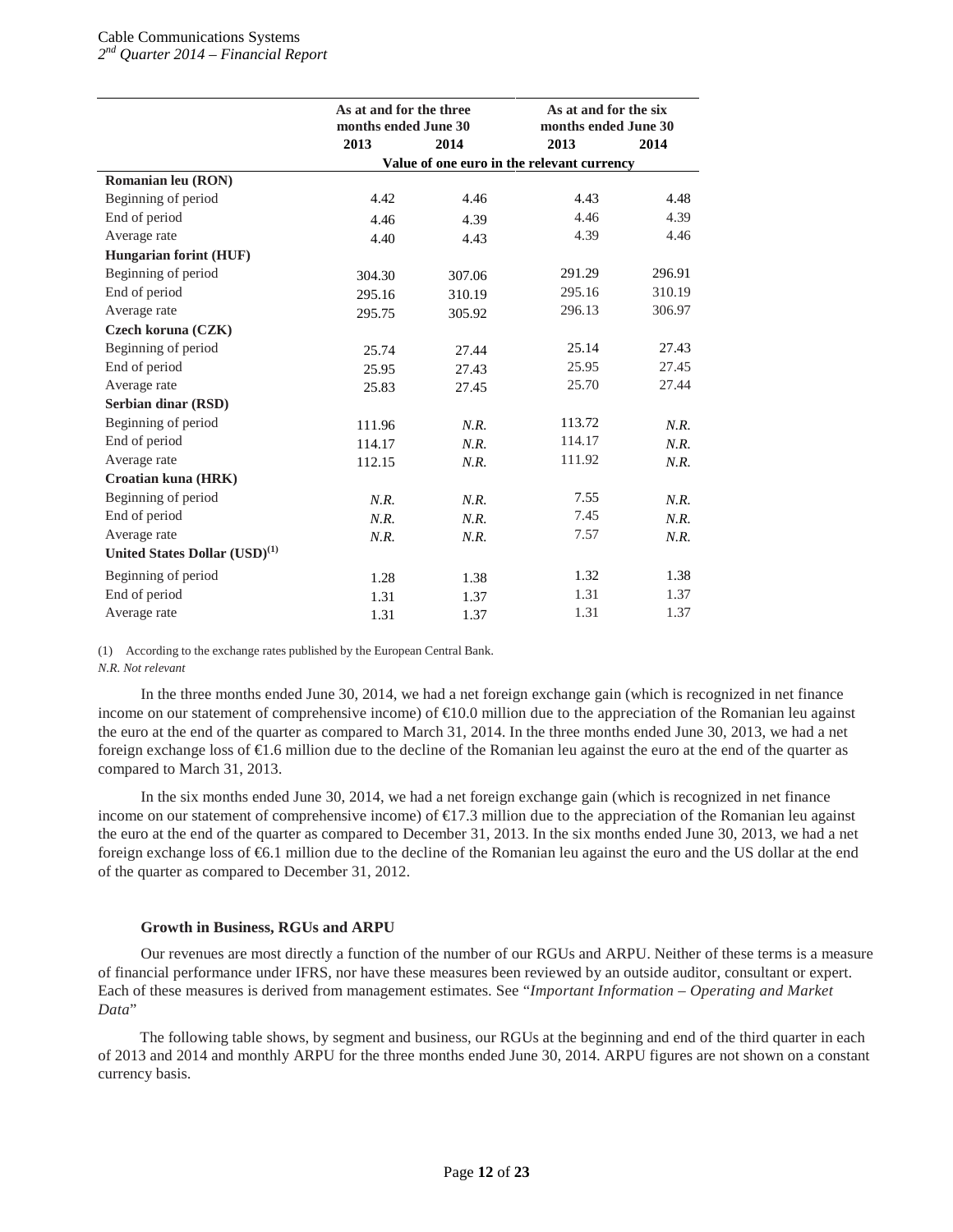*2nd Quarter 2014 – Financial Report*

|                                        | <b>RGUs (in thousands)</b> |                          |               |                |                          |               |                      | <b>ARPU (EUR/RGU/month)</b> |               |
|----------------------------------------|----------------------------|--------------------------|---------------|----------------|--------------------------|---------------|----------------------|-----------------------------|---------------|
|                                        |                            |                          | $\frac{0}{0}$ |                |                          | $\frac{0}{0}$ | For the three month  |                             | $\frac{0}{0}$ |
|                                        | As at March 31,            |                          | change        | As at June 30, |                          | change        | period ended June30, |                             | change        |
|                                        | 2013                       | 2014                     |               | 2013           | 2014                     |               | 2013                 | 2014                        |               |
| Romania                                |                            |                          |               |                |                          |               |                      |                             |               |
| Cable TV                               | 2,362                      | 2,506                    | 6%            | 2,397          | 2,535                    | 6%            | 5.15                 | 5.13                        | 0%            |
| Fixed Internet and data                |                            |                          |               |                |                          |               |                      |                             |               |
| Residential                            | 1,527                      | 1,648                    | 8%            | 1,553          | 1,670                    | 8%            | 5.21                 | 5.26                        | 1%            |
| <b>Business</b>                        | 72                         | 80                       | 11%           | 74             | 83                       | 12%           | 47.71                | 43.09                       | $-10%$        |
| Mobile internet and data               | 615                        | 734                      | 19%           | 647            | 852                      | 32%           | 1.75                 | 1.63                        | $-7%$         |
| Fixed-line telephony                   |                            |                          |               |                |                          |               |                      |                             |               |
| Residential                            | 1,434                      | 1,390                    | $-3%$         | 1,427          | 1,380                    | $-3%$         | 1.68                 | 1.37                        | $-18%$        |
| <b>Business</b>                        | 113                        | 119                      | 5%            | 115            | 119                      | 3%            | 5.58                 | 4.36                        | $-22%$        |
| Mobile telephony                       | 1,151                      | 1,066                    | $-7%$         | 1,132          | 1,087                    | $-4%$         | 1.54                 | 1.96                        | 27%           |
| <b>DTH</b>                             | 890                        | 781                      | $-12%$        | 863            | 765                      | $-11%$        | 4.82                 | 4.81                        | 0%            |
| <b>Hungary</b>                         |                            |                          |               |                |                          |               |                      |                             |               |
| Cable TV                               | 391                        | 401                      | 3%            | 392            | 402                      | 3%            | 7.36                 | 7.10                        | $-4%$         |
| Fixed internet and data                | 308                        | 330                      | 7%            | 312            | 333                      | 7%            | 7.82                 | 7.69                        | $-2%$         |
| Mobile internet and data $^{(1)}$      | 23                         | 20                       | $-13%$        | 23             | 20                       | $-13%$        | 6.71                 | 6.60                        | $-2%$         |
| Fixed-line telephony                   | 270                        | 290                      | 7%            | 273            | 292                      | 7%            | 3.00                 | 2.42                        | $-19%$        |
| <b>DTH</b>                             | 358                        | 336                      | $-6%$         | 358            | 341                      | $-5%$         | 8.01                 | 7.84                        | $-2%$         |
| <b>Spain</b>                           |                            |                          |               |                |                          |               |                      |                             |               |
| Mobile telephony $(2)$                 | 254                        | 336                      | 32%           | 269            | 364                      | 35%           | 14.65                | 10.19                       | $-30%$        |
| Mobile internet and data $^{(2)}$      | 52                         | 128                      | 146%          | 67             | 154                      | 130%          | 4.88                 | 5.17                        | 6%            |
| Other                                  |                            |                          |               |                |                          |               |                      |                             |               |
| $DTH^{(6)}$                            | 176                        | 150                      | $-15%$        | 172            | 145                      | $-16%$        | 8.43                 | 7.89                        | $-6%$         |
| Mobile telephony $(5)$                 | 53                         | 57                       | 8%            | 56             | 57                       | 2%            | 9.49                 | 6.57                        | $-31%$        |
| Mobile internet and data $^{(2)}$      | J.                         | 1                        | N.M.          |                | 2                        | N.M.          |                      | 4.72                        | N.M.          |
| <b>Discontinued Operations</b>         |                            |                          |               |                |                          |               |                      |                             |               |
| Cable $TV^{(5)}$                       | 41                         | $\overline{\phantom{a}}$ | N.M.          | 41             | $\sim$                   | N.M.          | 7.13                 | $\overline{\phantom{a}}$    | N.M.          |
| Fixed internet and data <sup>(5)</sup> | 6                          | ÷,                       | N.M.          | 6              | ÷,                       | N.M.          | 8.23                 | $\overline{\phantom{a}}$    | N.M.          |
| $DTH^{(6)}$                            | 281                        | $\overline{\phantom{m}}$ | N.M.          | 251            | $\overline{\phantom{a}}$ | N.M.          | 8.06                 | ÷,                          | N.M.          |

(1) As a reseller, selling services which utilize the Telenor network under our "Digi" brand.

(2) As an MVNO.

(3) Includes services provided in Czech Republic

(4) As an MVNO. Services only provided in Italy.

(5) Services only provided in Slovakia. We completed the sale of our operations in Slovakia on August 31, 2013.

(6) This includes services provided by our Slovak, Serbian and Croatian operations. A 76% interest in our Serbian subsidiary was sold in May 2013, and our operations in Croatia and in Slovakia were sold in March 2013 and in August 2013, respectively.

N.M – not meaningful

#### **Acquisitions and Divestitures**

On August 31, 2013, we completed the sale of our Slovak subsidiary for €53 million, subject to adjustments and the occurrence of certain other events. After certain adjustments, the price was reduced to €51.3 million out of which €48.3 million was paid to us by the end of June and  $\mathcal Q$  million was paid to us in September 2014. The balance of  $\mathcal Q$  million, is expected to be paid until September 5, 2015, subject to the occurrence of certain other events.

On May 29, 2013, we sold a 76% interest in our Serbian subsidiary to one of our minority shareholders for €0.6 million.

In March 2013, we sold our Croatian subsidiary for €0.9 million pursuant to an agreement dated February 19, 2013.

In aggregate, the total revenues generated from these subsidiaries was €7.0 million and the EBITDA generated from these subsidiaries was €2.5 million in the three months ended June 30, 2013 and the total revenues generated from these subsidiaries was  $\in$ 4.5 million and the EBITDA generated from these subsidiaries was  $\in$ 5.0 million in the six months ended June 30, 2013.

These disposals were intended to streamline our operations and further focus our business on our core markets of Romania and Hungary. Should favourable opportunities arise in the future, we may dispose of our operations in the Czech Republic.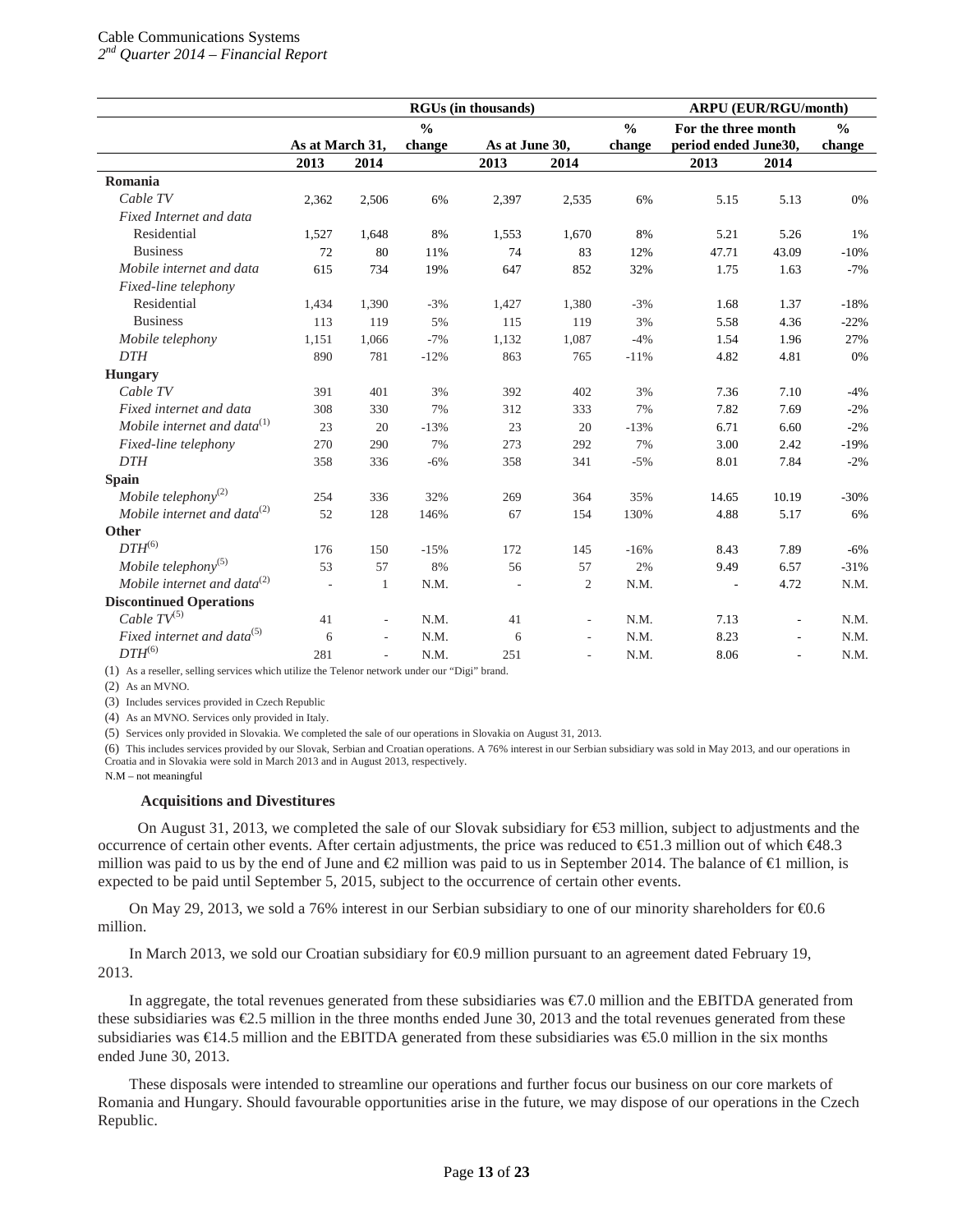## **HISTORICAL RESULTS OF OPERATIONS**

#### **Results of Operations for the three and for the six months ended June 30, 2013 and 2014**

|                                           | Three months ended June 30, |                | Six months ended June 30, |        |
|-------------------------------------------|-----------------------------|----------------|---------------------------|--------|
|                                           | 2013                        | 2014           | 2013                      | 2014   |
|                                           | (euro in millions)          |                | (euro in millions)        |        |
| <b>Revenues</b>                           |                             |                |                           |        |
| Romania                                   | 103.7                       | 112.8          | 206.8                     | 221.4  |
| Hungary                                   | 29.9                        | 30.2           | 59.3                      | 59.5   |
| Spain                                     | 12.6                        | 12.9           | 24.5                      | 25.3   |
| Other                                     | 6.0                         | 4.6            | 12.0                      | 9.5    |
| Discontinued operations                   | 7.0                         |                | 14.5                      |        |
| Elimination of intersegment revenues      | (1.2)                       | (0.6)          | (2.6)                     | (1.7)  |
| <b>Total revenues</b>                     | 158.0                       | 160.1          | 314.6                     | 313.9  |
|                                           |                             |                |                           |        |
| Other income                              | $\blacksquare$              | $\blacksquare$ | $\blacksquare$            | 8.3    |
|                                           |                             |                |                           |        |
| <b>Operating expenses</b>                 |                             |                |                           |        |
| Romania                                   | 52.9                        | 68.6           | 107.7                     | 129.4  |
| Hungary                                   | 19.0                        | 18.5           | 36.8                      | 36.3   |
| Spain                                     | 10.6                        | 12.3           | 20.3                      | 23.7   |
| Other                                     | 4.4                         | 4.2            | 9.4                       | 8.3    |
| Discontinued operations                   | 4.6                         |                | 9.5                       |        |
| Elimination of intersegment expenses      | (1.2)                       | (0.6)          | (2.6)                     | (1.7)  |
| Depreciation, amortization and impairment |                             |                |                           |        |
| of tangible and intangible assets         | 50.8                        | 50.2           | 105.1                     | 98.6   |
| <b>Total operating expenses</b>           | 141.1                       | 153.3          | 286.3                     | 294.5  |
|                                           |                             |                |                           |        |
| <b>Operating profit</b>                   | 17.0                        | 6.8            | 28.3                      | 27.7   |
|                                           |                             |                |                           |        |
| Finance income                            | 0.1                         | 10.3           | 0.2                       | 17.8   |
| Finance expense                           | (14.3)                      | (15.9)         | (29.6)                    | (30.9) |
| Net finance costs                         | (14.2)                      | (5.6)          | (29.4)                    | (13.1) |
|                                           |                             |                |                           |        |
| Profit / (Loss) before taxation           | 2.7                         | 1.2            | (1.1)                     | 14.6   |
| Income tax benefit/(expense)              | (0.2)                       | 1.0            | (0.1)                     | (0.9)  |
| Profit / (Loss) for the period            | 2.5                         | 2.1            | (1.2)                     | 13.7   |

#### *Revenues*

Our revenues for the three months ended June 30, 2014 were €160.1 million, compared with €158.0 million for the three months ended June 30, 2013, an increase of 1.3%. On a constant currency basis (by reference to the three month period ended June 30, 2013 average exchange rates), our revenues would have grown by an additional €1.8 million to €161.9 million for the three months ended June 30, 2014, an aggregate increase of 2.5%.

Our revenues from continuing operations for the three months ended June 30, 2014 were €160.1 million, compared with €151.0 million for the three months ended June 30, 2013, an increase of 6.0%. On a constant currency basis (by reference to the three month period ended June 30, 2013 average exchange rates), our revenues from continuing operations would have grown by an additional  $\bigoplus$ .8 million to  $\bigoplus$  61.9 million for the three months ended June 30, 2014, an aggregate increase of 7.2%.

Our revenues for the six months ended June 30, 2014 were €313.9 million, compared with €314.6 million for the six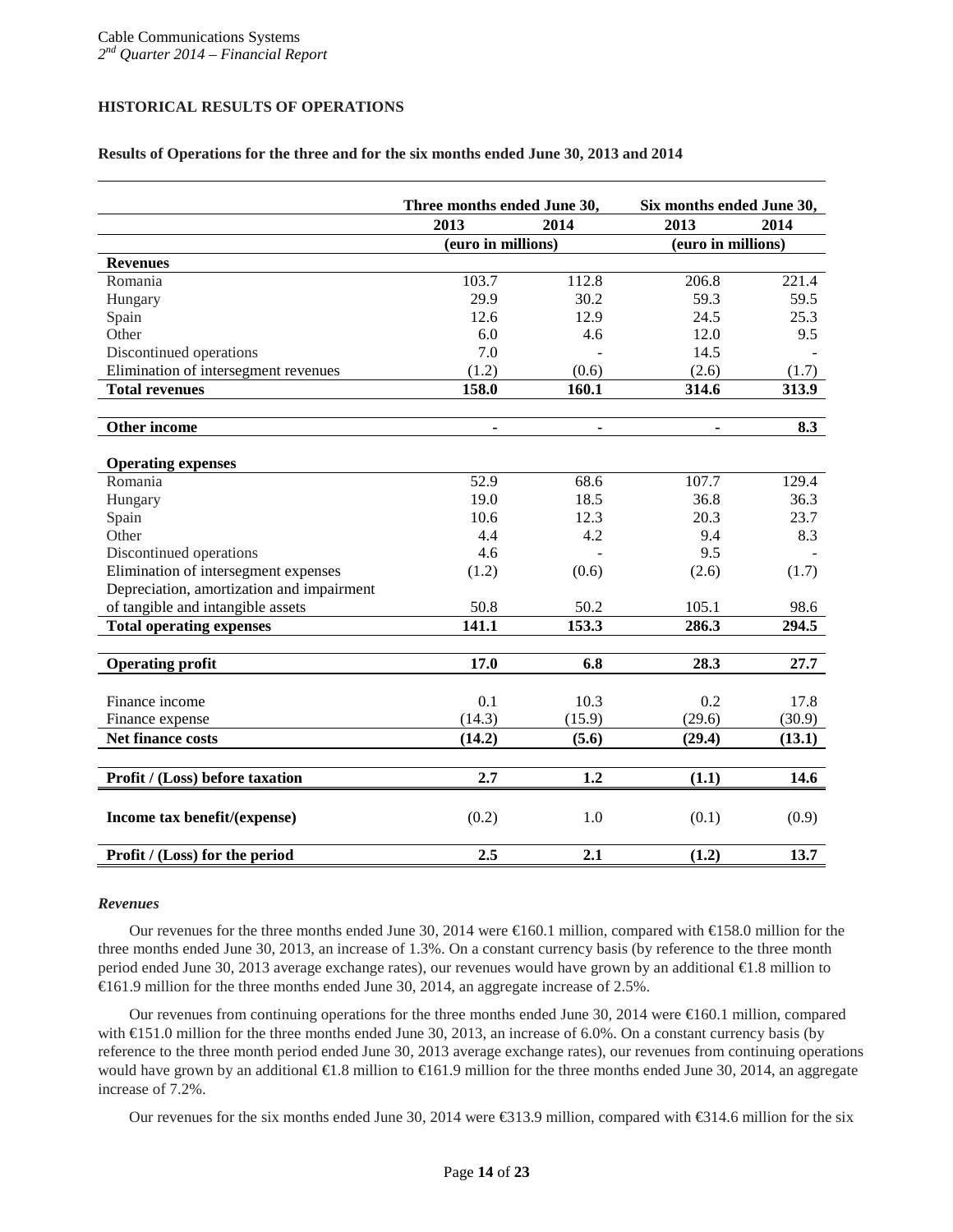months ended June 30, 2013, a decrease of 0.2%. On a constant currency basis (by reference to the six month period ended June 30, 2013 average exchange rates), our revenues would have grown by an additional €5.5 million to €319.4 million for the six months ended June 30, 2014, an aggregate increase of 1.5%.

Our revenues from continuing operations for the six months ended June 30, 2014 were €313.9 million, compared with €300.1 million for the six months ended June 30, 2013, an increase of 4.6%. On a constant currency basis (by reference to the six month period ended June 30, 2013 average exchange rates), our revenues from continuing operations would have grown by an additional €5.5 million to €319.4 million for the six months ended June 30, 2014, an aggregate increase of 6.4%.

The following tables show the distribution of revenues by country and business line for the three and six months ended June 30, 2013 and 2014 and the revenues calculated on constant currency basis:

|                                | Three months ended |                 | % change | <b>Six months ended</b> |       | $\frac{0}{0}$ |
|--------------------------------|--------------------|-----------------|----------|-------------------------|-------|---------------|
|                                |                    | <b>June 30,</b> |          | <b>June 30,</b>         |       | change        |
|                                | 2013               | 2014            |          | 2013                    | 2014  |               |
|                                | (euro in millions) |                 |          | (euro in millions)      |       |               |
| Romania                        |                    |                 |          |                         |       |               |
| Cable TV                       | 36.7               | 38.8            | 5.7%     | 73.1                    | 76.7  | 4.9%          |
| Fixed internet and data        | 34.5               | 36.7            | 6.4%     | 68.3                    | 72.9  | 6.7%          |
| Fixed-line telephony           | 9.1                | 7.2             | $-20.9%$ | 18.0                    | 16.0  | $-11.1%$      |
| Mobile internet and data       | 3.3                | 3.9             | 18.2%    | 6.5                     | 7.4   | 13.8%         |
| Mobile telephony               | 5.3                | 6.3             | 18.9%    | 10.6                    | 11.5  | 8.5%          |
| DTH                            | 12.7               | 11.2            | $-11.8%$ | 25.8                    | 22.4  | $-13.2%$      |
| Other revenues                 | 1.2                | 8.2             | 583.3%   | 2.5                     | 13.0  | 420.0%        |
| <b>Total</b>                   | 102.8              | 112.3           | 9.2%     | 204.7                   | 219.9 | 7.4%          |
| <b>Hungary</b>                 |                    |                 |          |                         |       |               |
| Cable TV                       | 8.6                | 8.6             | 0.0%     | 17.1                    | 17.1  | 0.0%          |
| Fixed internet and data        | 7.3                | 7.6             | 4.1%     | 14.4                    | 15.0  | 4.2%          |
| Fixed-line telephony           | 2.4                | 2.1             | $-12.5%$ | 5.1                     | 4.2   | $-17.6%$      |
| Mobile internet and data       | 0.5                | 0.4             | $-20.0%$ | 0.9                     | 0.8   | $-11.1%$      |
| <b>DTH</b>                     | 8.6                | 8.0             | $-7.0%$  | 17.2                    | 15.8  | $-8.1%$       |
| Other revenues                 | 2.5                | 3.5             | 40.0%    | 4.6                     | 6.6   | 43.5%         |
| <b>Total</b>                   | 29.9               | 30.2            | 1.0%     | 59.3                    | 59.5  | 0.3%          |
| <b>Spain</b>                   |                    |                 |          |                         |       |               |
| Mobile internet and data       | 0.9                | 2.2             | 144.4%   | 1.5                     | 4.0   | 166.7%        |
| Mobile telephony               | 11.5               | 10.7            | $-7.0%$  | 22.5                    | 20.9  | $-7.1%$       |
| <b>Total</b>                   | 12.4               | 12.9            | 4.0%     | 24.0                    | 24.9  | 3.7%          |
| <b>Other</b>                   |                    |                 |          |                         |       |               |
| Mobile telephony               | 1.6                | 1.1             | $-31.3%$ | 3.1                     | 2.3   | $-25.8%$      |
| <b>DTH</b>                     | 4.4                | 3.5             | $-20.5%$ | 8.9                     | 7.1   | $-20.2%$      |
| Other revenues                 | 0.0                | 0.1             | N.M.     | 0.0                     | 0.1   | N.M.          |
| <b>Total</b>                   | 6.0                | 4.6             | $-23.3%$ | 12.0                    | 9.5   | $-20.8%$      |
| <b>Discontinued operations</b> |                    |                 |          |                         |       |               |
| Cable TV                       | 0.9                | 0.0             | N.M.     | 1.8                     | ÷,    | N.M.          |
| Fixed internet and data        | 0.1                | 0.0             | N.M.     | 0.3                     | L.    | N.M.          |
| <b>DTH</b>                     | 5.8                | 0.0             | N.M.     | 12.2                    | L.    | N.M.          |
| Other revenues                 | 0.2                | 0.0             | N.M.     | 0.3                     |       | N.M.          |
| <b>Total</b>                   | 7.0                | 0.0             | N.M.     | 14.5                    | 0.0   | N.M.          |
| <b>Total</b>                   | 158.0              | 160.1           | 1.3%     | 314.6                   | 313.9 | $-0.2%$       |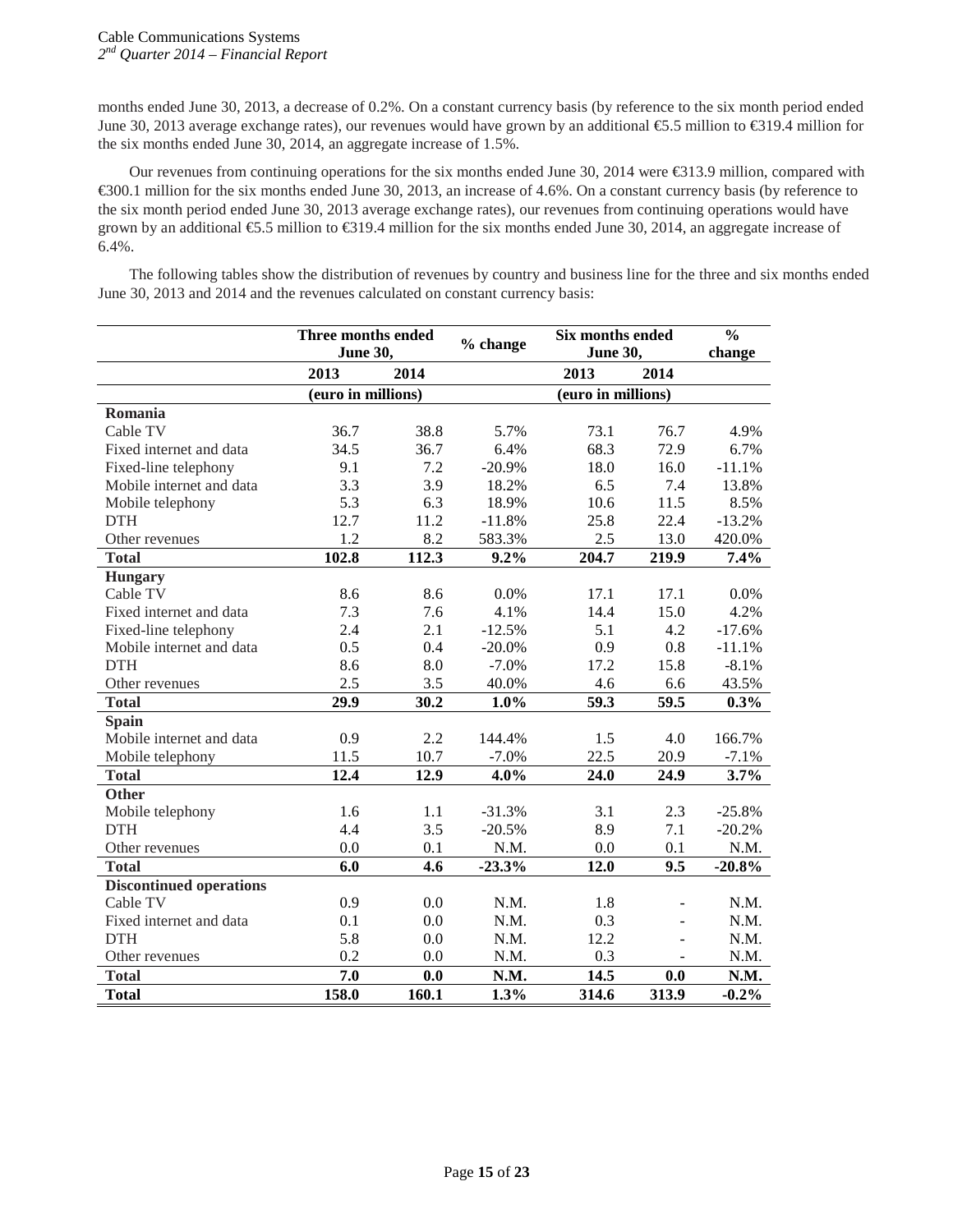|                                      |                 | Three months ended |        | Six months ended |
|--------------------------------------|-----------------|--------------------|--------|------------------|
|                                      | <b>June 30,</b> |                    |        | <b>June 30,</b>  |
| Segment                              | 2013            | 2014               | 2013   | 2014             |
|                                      |                 | Constant           |        | Constant         |
|                                      | Actual          | <b>Currency</b>    | Actual | <b>Currency</b>  |
| Romania                              | 103.7           | 113.5              | 206.8  | 224.2            |
| Hungary                              | 29.9            | 31.2               | 59.3   | 61.7             |
| Spain                                | 12.6            | 12.9               | 24.5   | 25.3             |
| Other                                | 6.0             | 4.9                | 12.0   | 10.0             |
| Discontinued operations              | 7.0             |                    | 14.5   |                  |
| Elimination of intersegment revenue. | (1.2)           | (0.6)              | (2.6)  | (1.7)            |
| <b>Total</b>                         | 158.0           | 161.9              | 314.6  | 319.4            |

#### **Revenues in Euro millions in constant currency**

*Revenues in Romania* (including intersegment revenues) for the three months ended June 30, 2014 were €12.8 million compared with €103.7 million for the three months ended June 30, 2013, an increase of 8.8%. On a constant currency basis (by reference to second quarter of 2013 average exchange rates), our revenues in Romania would have been €113.5 million for the three months ended June 30, 2014 (higher by €0.6 million), leading to an aggregate increase of 9.5%. Revenue growth in Romania was driven mainly by an increase in our cable TV and fixed internet and data RGUs. Our cable TV RGUs increased from 2,397,000 at June 30, 2013 to 2,535,000 at June 30, 2014, an increase of 5.8%, and our fixed internet and data RGUs increased from 1,627,000 at June 30, 2013 to 1,753,000 at June 30, 2014, an increase of 7.7%. Both increases were driven primarily by our investments in expanding and upgrading our fiber optic network, which allowed us to connect more customers to our fiber optic network. Growth in our cable TV and fixed internet and data RGUs were partially offset by a decrease in our number of DTH RGUs and a decrease in mobile telephony RGUs. DTH RGUs decreased from 863,000 at June 30, 2013 to 765,000 at June 30, 2014, a decrease of 11.4%. That decrease was driven by low levels of investment in CPE, which reduced the number of subscribers that we could connect to our DTH services by limiting our stock of the necessary equipment, such as satellite receivers and decoders, and DTH subscribers leaving our services for financial reasons, moving to our competitors or migrating from our DTH services to our cable TV services. Mobile telephony RGUs decreased from 1,132,000 at June 30, 2013 to 1,087,000 at June 30, 2014, a decrease of 4.0%. The decreasing trend was reversed in the second quarter of 2014, as mobile telephony RGUs increased from 1,066,000 at June 30, 2013 to 1,087,000 at June 30, 2014, an increase of 2.0%. This increase is the result of launching a new offer with competitive tariffs and also the possibility of acquiring a mobile handset. As a result, the revenues from mobile telephony increased in the three months ended June 30, 2014 compared with the three months ended June 30, 2013. Other revenues increased mainly as a result of revenues from sales of equipment to our customers (€5.7 million) for retention purposes as well as sales of energy  $(\text{\ensuremath{\in}} 1.0 \text{ million})$ .

*Revenues in Hungary* for the three months ended June 30, 2014 were  $\infty$ 30.2 million compared with  $\infty$ 9.9 million for the three months ended June 30, 2013, an increase of 1.0%. On a constant currency basis (by reference to second quarter of 2013 average exchange rates), our revenues in Hungary would have grown by an additional  $\bigoplus$  0 million to  $\bigoplus$ 1.2 million for the three months ended June 30, 2014, leading to an aggregate an increase of 4.3%. The increase in revenues (in constant currency) was principally due to an increase our cable TV RGUs, fixed internet and data RGUs, fixed line telephony RGUs and other revenues. Our cable TV RGUs increased from 392,000 at June 30, 2013 to 402,000 as at June 30, 2014, an increase of 2.6%. Our fixed internet and data RGUs increased from 312,000 at June 30, 2013 to 333,000 at June 30, 2014, an increase of 6.7%. Our fixed-line telephony RGUs increased from 273,000 at June 30, 2013 to 292,000 at June 30, 2014, an increase of 7.0%. Despite the increase in the fixed-line telephony RGUs, the revenues decreased as a result of lower fixed-line interconnection rates by approximately 60%, starting with 2014. Those increases were driven primarily by our investments in expanding and upgrading our fiber optic network. Other revenues are composed primarily of fees we receive from other pay TV operators which carry our "Digi Sport" channel and advertising sold on our "Digi Sport" channels and revenues from network management agreements with smaller local cable and internet providers that we sometime undertake. The above increases were partially offset by a decrease in our DTH RGUs. Our DTH RGUs decreased from 358,000 at June 30, 2013 to 341,000 at June 30, 2014, a decrease of 4.7%. That decrease was driven by low levels of investment in DTH CPE which reduced the number of subscribers that we could connect to our DTH services by limiting our stock of the necessary equipment, such as satellite receivers and decoders and DTH subscribers leaving our services for financial reasons or migrating to our competitors.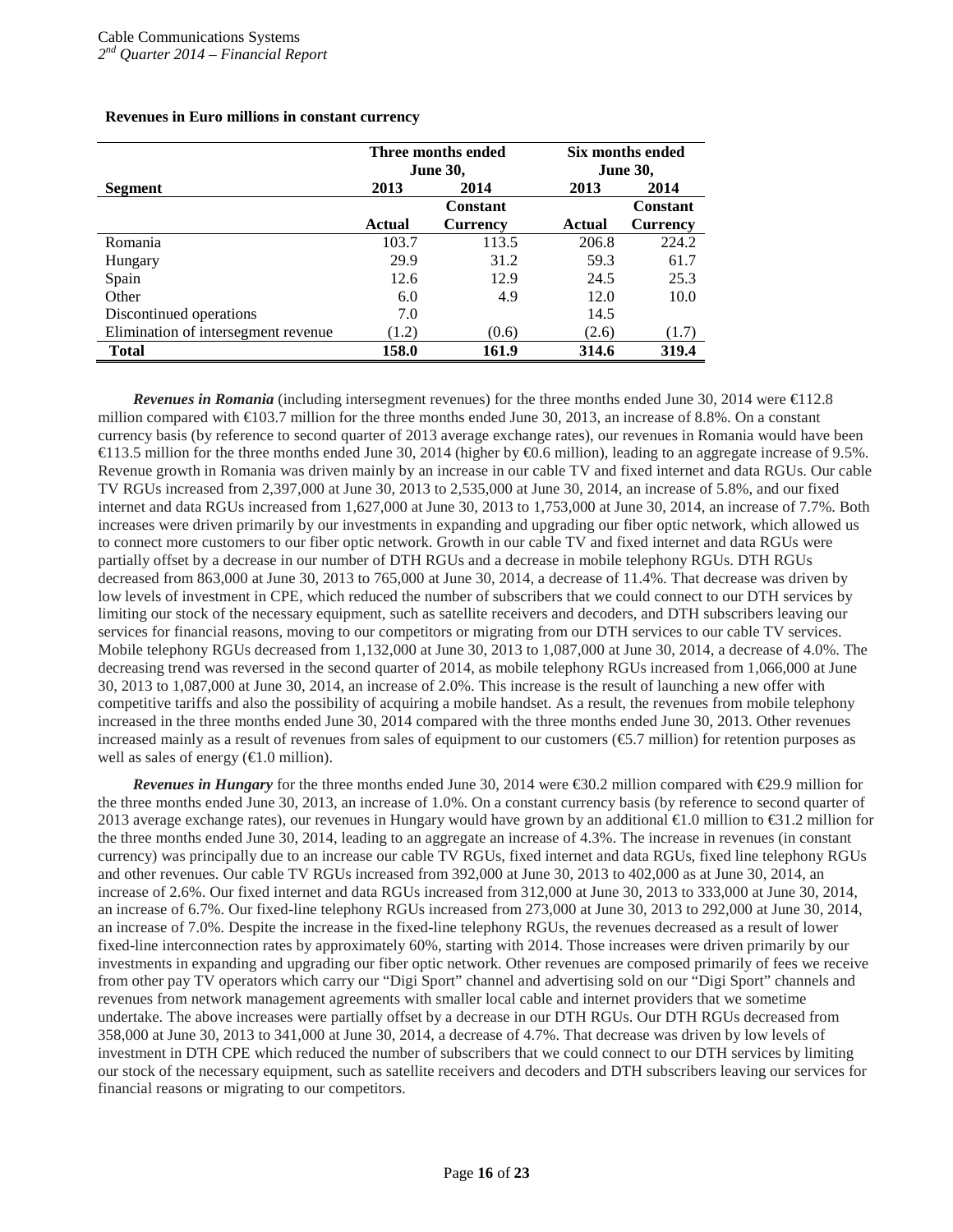*Revenues in Spain* (including intersegment revenues) for the three months ended June 30, 2014 were  $\in$ 12.9 million compared with €12.6 million for the three months ended June 30, 2013, an increase of 2.4%. This growth was the result of an increase in our number of mobile telephony RGUs from 269,000 at June 30, 2013 to 364,000 at June 30, 2014, an increase of 35.3%, and an increase in the number of mobile internet and data RGUs from 67,000 at June 30, 2013 to 154,000 at June 30, 2014. Despite the increase in RGUs the revenues from mobile telephony decreased due to a decrease in our tariffs as a result of a reduction in mobile termination rates from 2.76  $\epsilon$ ents/minute to1.09  $\epsilon$ ents/minute starting with 1 July 2013 and also due to increased competition.

*Revenues in Other* for the three months ended June 30, 2014 were €4.6 million compared with €6.0 million for the three months ended June 30, 2013, a decrease of 23.3%. On a constant currency basis (by reference to  $2<sup>nd</sup>$  quarter of 2013 average exchange rates), our revenues in Other would have been higher by  $\textcircled{4.3}$  million meaning  $\textcircled{4.9}$  million in the three months ended June 30, 2014, an aggregate decrease of 18.3% compared to the three months ended June 30, 2013. The decrease in revenues was principally due to a decrease in the number of DTH RGUs in the Czech Republic from 172,000 as at June 30, 2013 to 145,000 DTH RGUs as at June 30, 2014. The decrease in Czech Republic was driven by the competitive pressure as well as low levels of investment in DTH CPE which reduced the number of subscribers that we could connect to our DTH services by limiting our stock of the necessary equipment, such as satellite receivers and decoders, and DTH subscribers leaving our services for financial reasons. The number of RGUs in Italy increased from 56,000 as at June 30, 2013 to 57,000 as at June 30, 2014; however the revenues decreased as a result of lower tariffs applied starting with the first part of 2014.

### *Total operating expenses*

Our total operating expenses for the three months ended June 30, 2014 were  $\epsilon$ 153.3 million compared with  $\epsilon$ 141.1 million for the three months ended June 30, 2013, an increase of 8.6%.

Our total operating expenses for the six months ended June 30, 2014 were €294.5 million compared with €286.3 million for the six months ended June 30, 2013, a decrease of 2.9%.

|                         |                           | Three months ended June 30, | Six months ended June 30, |                           |  |
|-------------------------|---------------------------|-----------------------------|---------------------------|---------------------------|--|
| <b>Segment</b>          | 2013                      | 2014                        | 2013                      | 2014                      |  |
|                         | Expenses as % of revenues |                             |                           | Expenses as % of revenues |  |
| Romania                 | 51.0%                     | 60.8%                       | 52.1%                     | 58.4%                     |  |
| Hungary                 | 63.6%                     | 61.4%                       | 62.0%                     | 61.0%                     |  |
| Spain                   | 84.3%                     | 94.8%                       | 82.8%                     | 93.7%                     |  |
| Other                   | 73.0%                     | 90.4%                       | 78.7%                     | 87.8%                     |  |
| Discontinued operations | 65.0%                     | -                           | 65.5%                     | -                         |  |

The table below sets out the expenses per segment (which excludes depreciation and amortization) as a percentage of revenues for the three months ended June 30, 2014 and 2013 (including intersegment transactions).

*Operating expenses in Romania* (including intersegment expenses) for the three months ended June 30, 2014 were €68.6 million compared with €52.9 million the three months ended June 30, 2013, an increase of 29.7%. This increase comes mainly from sales of CPEs at cost  $(\text{\textcircled{=}}7.6$  million in the three months ended June 30, 2014 which did not exist in the same period of 2013), increase in salaries, the new tax on special constructions (of approximately 1% of our revenues in Romania) and additional spectrum costs for the new 900 Mhz license.

*Operating expenses in Hungary* for the three months ended June 30, 2014 were €18.5 million compared with €19.0 million the three months ended June 30, 2013, a decrease of 2.6%.

*Operating expenses in Spain* (including intersegment expenses) for the three months ended June 30, 2014 were €12.3 million compared with  $\in$  10.6 million for the three months ended June 30, 2013, an increase of 16.0%. This increase is the result of an increase in the traffic as a result of an increase in our RGU number and higher traffic per user.

*Operating expenses in Other* for the three months ended June 30, 2014 were €4.2 million compared with €4.4 million for the three months ended June 30, 2013, a decrease of 4.5%. This decrease was principally due to a decrease in programming expense as a result of the decrease in the number of RGUs subscribing to our DTH service in Czech Republic from 172,000 as at June 30, 2013 to 145,000 as at June 30, 2014, a decrease of 15.7%. That decrease was primarily due subscribers leaving our services for financial reasons or migrating to our competitors.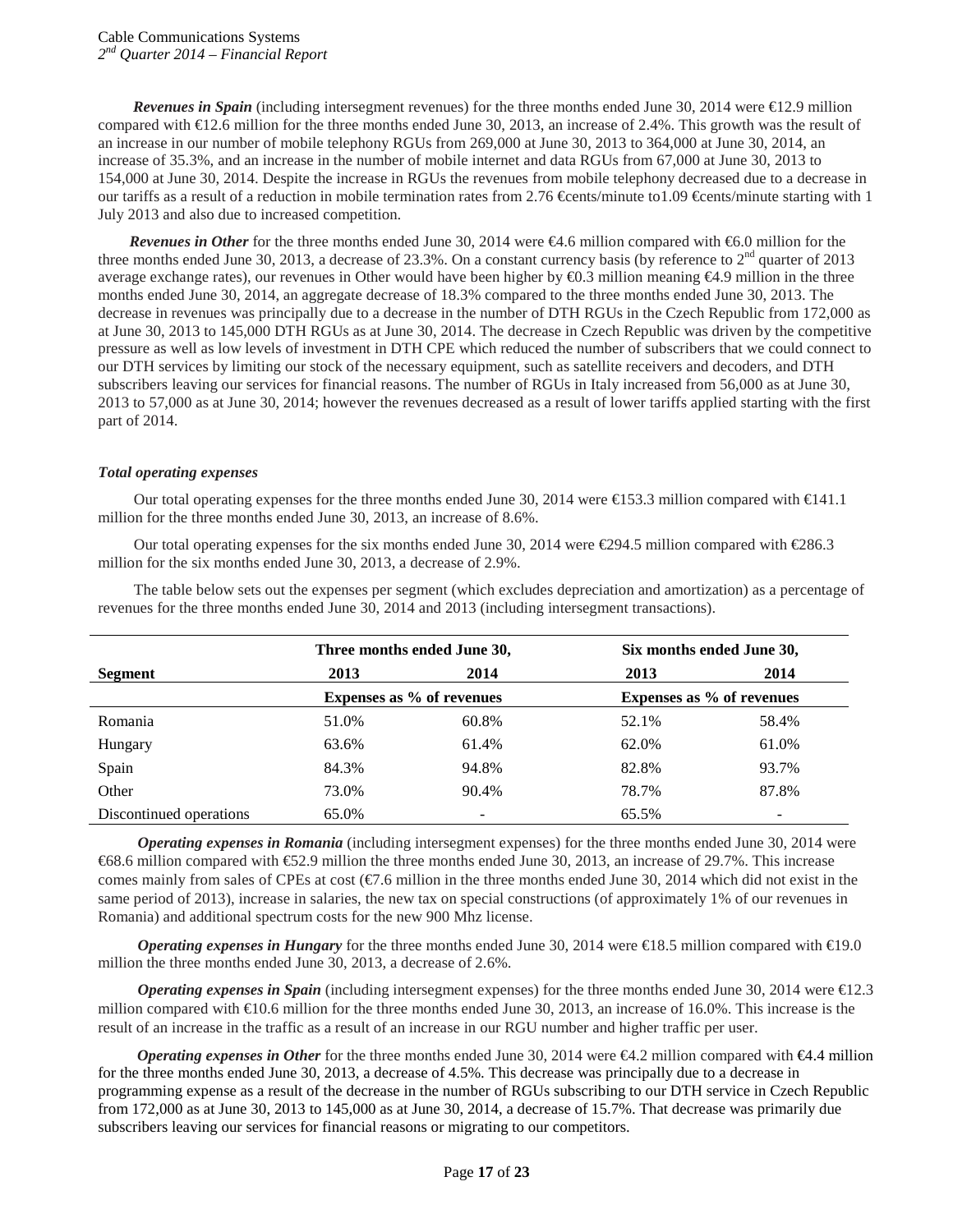## *Depreciation, amortization and impairment of tangible and intangible assets*

Depreciation, amortization and impairment of tangible and intangible assets was  $\epsilon$ 50.2 million for the three months ended June 30, 2014 compared with €50.8 million for three months ended June 30, 2013, a decrease of 1.2%. This comes mainly from lower Amortization of programme assets as a result of decreased purchases of sport rights.

## **Operating profit**

For the reasons set forth above, our operating profit was €6.8 million for the three months ended June 30, 2014 compared with €17.0 million for three months ended June 30, 2013.

### *Net finance income (expense)*

We recognized net finance expense of €5.6 million in the three months ended June 30, 2014 compared with €14.2 million in the three months ended June 30, 2013. The decrease comes mainly from the gain from foreign exchange of  $\epsilon 0.0$ million recognised in the three months ended June 30, 2014 compared with a loss of €1.6 million recognised in the three months ended June 30, 2013. On the other hand, there was also an increase in the interest expense of €2.8 million, from €9.6 million in the three months ended June 30, 2013 to  $\bigoplus$  2.4 million in the three months ended June 30, 2014, as a result of the new bond issued on November 4, 2013, which has a higher interest rate compared with the previous financing facilities.

### *Profit / Loss before taxation*

For the reasons set forth above, we had a profit before taxation of €1.2 million for the three months ended June 30, 2014 compared and a profit before taxation of €2.7 million for the three months ended June 30, 2013.

### *Income tax expense (gain)*

An income tax benefit of €1.0 million was recognized in the three months ended June 30, 2014 mainly as a result of fiscal losses incurred in Romania and Italy. An income tax expense of €0.2 million was recognized in the three months ended June 30, 2013 as a result of the profit incurred in the period.

### *Profit/ Loss for the year*

For the reasons set forth above, our net profit for the three months ended June 30, 2014 was  $\epsilon$ 2.1 million and our net profit for the three months ended June 30, 2013 was €2.5 million.

## **LIQUIDITY AND CAPITAL RESOURCES**

Historically, our principal sources of liquidity have been our operating cash flows and debt financing. Going forward, we expect to fund our cash obligations and capital expenditures primarily out of our operating cash flows, supplemented in part by the New Senior Facilities Agreement, the ING Facilities Agreement, the Citi Facilities Agreement, other letter of guarantee facilities and other credit agreements. We believe that our strong and, in local currency, relatively predictable operating cash flows will continue to allow us to maintain a flexible capital expenditure policy.

All of our businesses generally produce positive operating cash flows that are relatively constant from month to month. Due to the recent upgrade of our fiber optic network, our network-related capital expenditure is expected to be lower in the near to medium term than in the previous years. Variations in our aggregate cash flow during the periods under review principally represented increased or decreased cash flow used in investing activities and cash flow from financing activities.

We have made and intend to continue to make significant investments in the growth of our businesses by acquiring new and renewing existing content rights, expanding our mobile telecommunications network (including making payments in order to comply with obligations under our license for a frequency block of 5 MHz of bandwidth in the 900 MHz frequency spectrum) and our fiber optic networks and procuring CPE which we lend free of charge to our customers for the duration of their subscriptions. We believe that we will be able to continue to regulate our cash flow needs by the acceleration or deceleration of our growth and expansion plans.

We also believe that, for the coming 12 months, our operating cash flows will be adequate to fund our working capital requirements.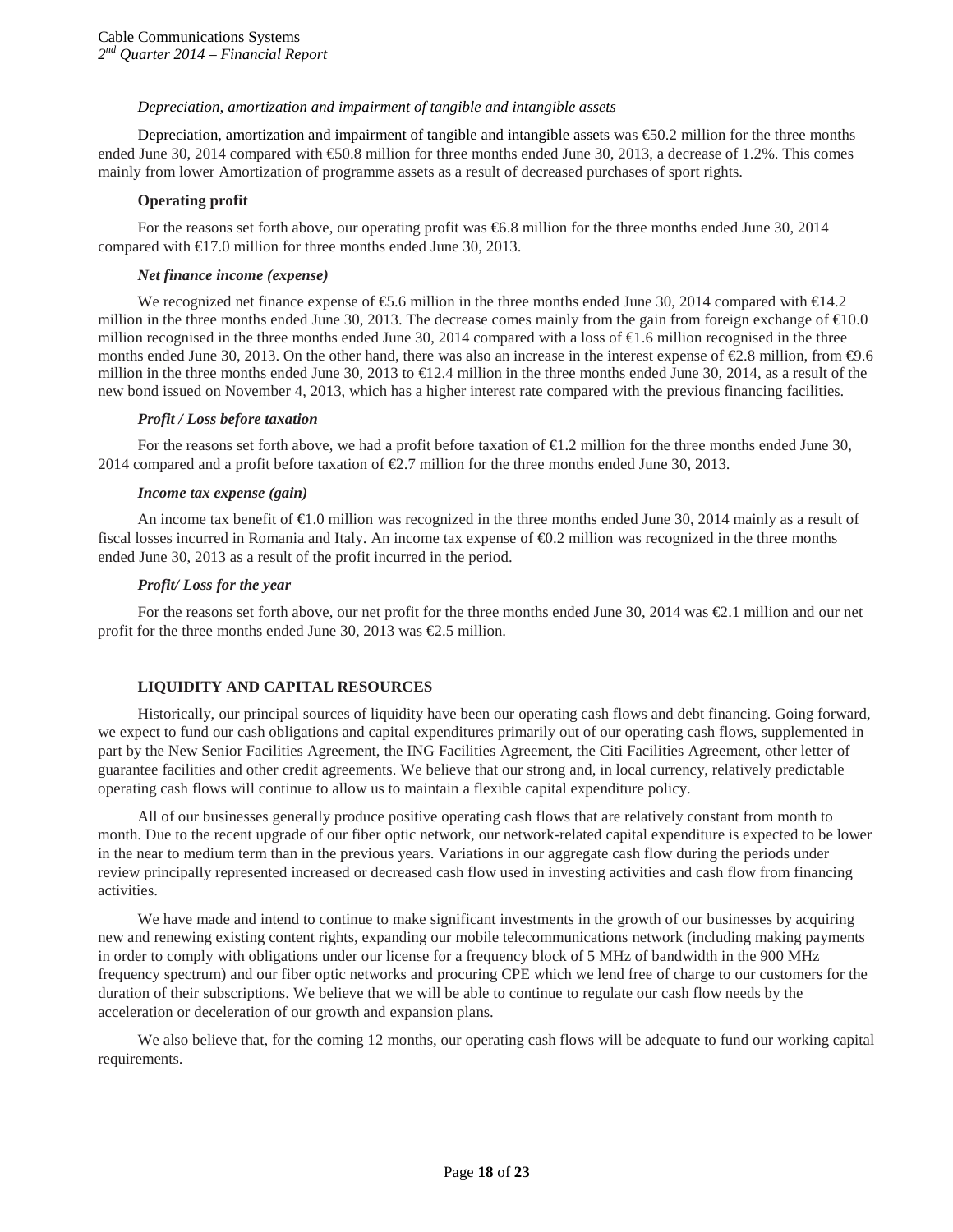### **Historical Cash Flows**

The following table sets forth, for the Six months ended June 30, 2013 and 2014 our consolidated cash flow from operating activities, cash flow from investing activities and cash flow from financing activities.

|                                                                      | Three months ended<br><b>June 30,</b> |        | Six months ended<br><b>June 30,</b> |        |
|----------------------------------------------------------------------|---------------------------------------|--------|-------------------------------------|--------|
|                                                                      | 2013                                  | 2014   | 2013                                | 2014   |
|                                                                      | (euro in millions)                    |        | (euro in millions)                  |        |
| Cash flows from operations before working capital changes            | 65.0                                  | 54.5   | 134.0                               | 114.6  |
| Cash flows from changes in working capital                           | 14.5                                  | (6.4)  | 3.5                                 | (18.6) |
| <b>Cash flows from operations</b>                                    | 79.4                                  | 48.1   | 137.5                               | 96.1   |
| Interest paid                                                        | (9.3)                                 | (18.4) | (16.9)                              | (21.7) |
| Income tax paid                                                      | (2.7)                                 | (1.6)  | (3.0)                               | (2.2)  |
| <b>Cash flow from operating activities</b>                           | 67.4                                  | 28.0   | 117.6                               | 72.2   |
| Cash flow used in investing activities                               | (59.1)                                | (45.4) | (121.3)                             | (88.6) |
| <b>Cash flows from financing activities</b>                          | 2.8                                   | 43.1   | 6.9                                 | 40.3   |
| Net increase (decrease) in cash and cash equivalents                 | 11.1                                  | 25.7   | 3.2                                 | 23.9   |
| Cash and cash equivalents at the beginning of the period             | 4.6                                   | 49.9   | 12.6                                | 50.2   |
| Effect of exchange rate fluctuation on cash and cash equivalent held | 0.1                                   | 3.4    | 0.1                                 | 4.9    |
| Cash and cash equivalents at the closing of the period               | 15.8                                  | 79.1   | 15.8                                | 79.1   |

*Cash flows from <i>operations before working capital changes* were  $\in$  4.4 million in the three months ended June 30, 2014 and €65.0 million in the three months ended June 30, 2013 for the reasons discussed above under "*—Results of Operations for the Six months ended June 30, 2014 and 2013.*"

The following table shows changes in our working capital:

|                                              | Three months ended |        | Six months ended   |        |
|----------------------------------------------|--------------------|--------|--------------------|--------|
|                                              | <b>June 30,</b>    |        | <b>June 30,</b>    |        |
|                                              | 2013               | 2014   | 2013               | 2014   |
| <b>Changes in:</b>                           | (euro in millions) |        | (euro in millions) |        |
| Trade receivables and other assets           | (3.7)              | (13.2) | (5.9)              | (13.9) |
| Inventories                                  | 4.7                | 4.1    | 6.5                | 0.5    |
| Trade payables and other current liabilities | 13.9               | 1.8    | (0.0)              | (8.3)  |
| Deferred revenue                             | (0.4)              | 0.8    | 3.0                | 3.2    |
| <b>Total</b>                                 | 14.5               | (6.4)  | 3.5                | (18.6) |

We had a net working capital requirement of  $66.4$  million in the three months ended June 30, 2014. This requirement comes mainly from an increase in trade receivables and other assets balances of €13.2 million primarily as a result of sale of equipments in instalments and/or with a discount to our subscribers.

We had a net working capital surplus of €14.5 million in the three months ended June 30, 2013. This net working capital surplus comes from an increase in trade payables and other current liabilities of  $\epsilon$ 13.9 million, as a result of the management decision to manage liquidity in a more prudent manner.

*Cash flows from <i>operating activities* were €28.0 million in the three months ended June 30, 2014 and €67.4 million in the three months ended June 30, 2013. Included in these amounts are deductions for interest paid and income tax paid, which were €20.0 million in the three months ended June 30, 2014 and €12.0 million in the three months ended June 30, 2013. Interest paid in the three months ended June 30, 2014 was €18.4 million as we paid the interest for the first 6 months of the bond at the end of April 2014. Interest paid in the three months ended June 30, 2013 was  $\Theta$ .3 million as in the past we used to pay interest quarterly.

*Cash flows used in investing activities* were  $\bigoplus$  5.4 million in the three months ended June 30, 2014 and  $\bigoplus$  9.1 million in the three months ended June 30, 2013

Purchases of property, plant and equipment were €34.5 million in the three months ended June 30, 2014, a slight decreased compared with €35.6 million in the three months ended June 30, 2013.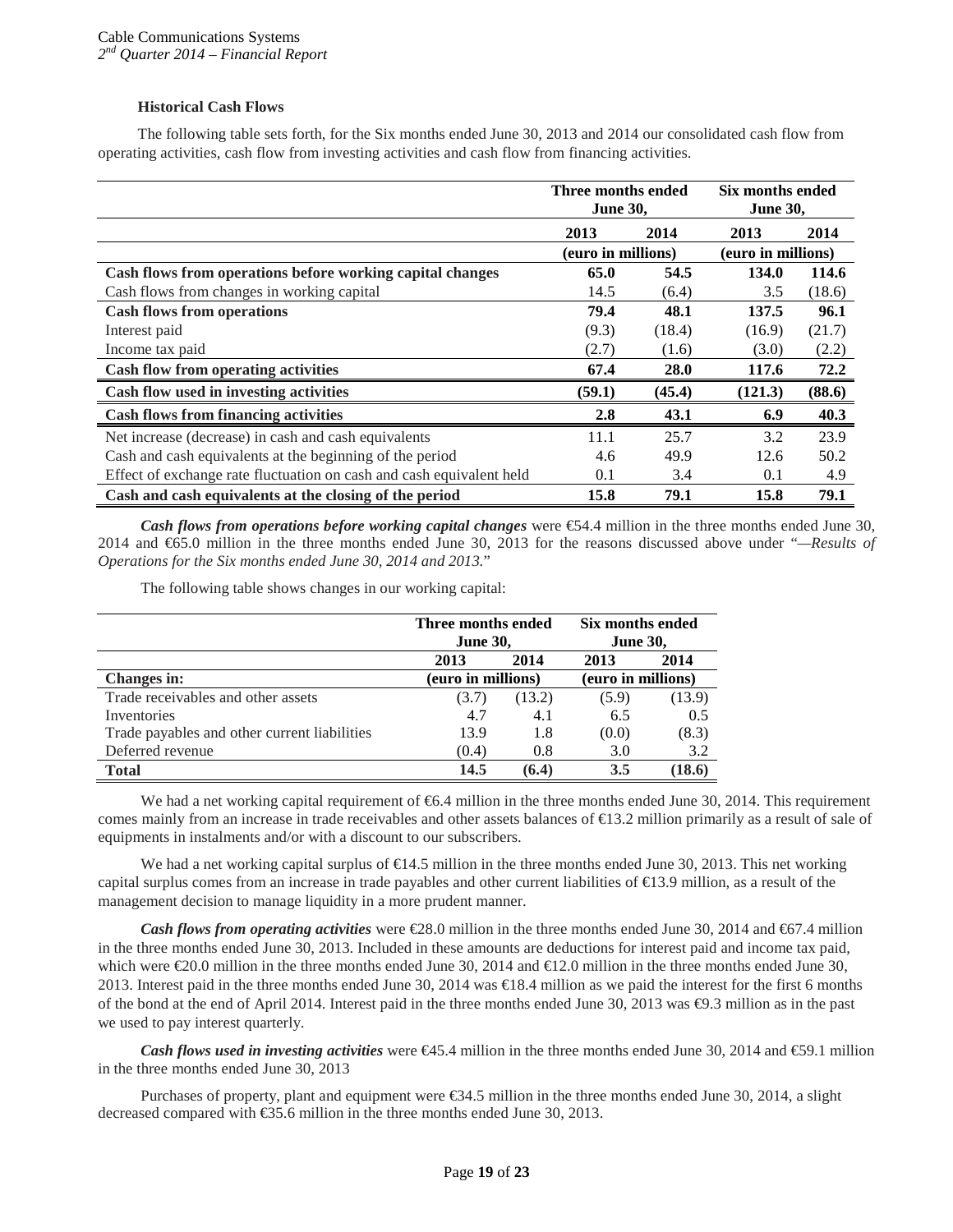Purchases of intangible assets were €6.8 million in the three months ended June 30, 2014 and €22.5 million in the three months ended June 30, 2013. In the three months ended June 30, 2013 we paid the last instalment from the 900 MHz license.

*Cash flows from financing activities* were €43.1 million in the three months ended June 30, 2014 and €2.8 million in the three months ended June 30, 2013. In June 19, 2014 we drew the remaining €45 million under the term loan under our New Senior Facilities Agreement

#### **Contractual Obligations**

Our principal contractual obligations consist of our obligations in respect of financial indebtedness that is owed under our credit facilities, our contractual obligations for the lease of satellite capacity from Intelsat, the annual radio spectrum fees under both our new license for a frequency block of 5 MHz of bandwidth in the 900 MHz frequency spectrum and our 2100 MHz license, the remaining payments for certain broadcasting rights, operational leasing arrangements, financial leasing arrangements for part of our headquarters in Bucharest and a plot of land outside of Bucharest and financial leasing arrangements used to purchase cars for our fleet.

The following table sets forth our payment obligations as at June 30, 2014 based on the agreements in place as at that date. We expect that our contractual commitments may evolve over time in response to current business and market conditions, with the result that future amounts due may differ considerably from the expected amounts payable set out in this table:

|                                                    | <b>TOTAL</b> | July 1, 2014 -<br>June 30, 2015 | July 1, 2015 -<br>June 30, 2017 | July 1, 2017 -<br>June 30, 2019 | <b>July 1, 2019</b><br>and after |
|----------------------------------------------------|--------------|---------------------------------|---------------------------------|---------------------------------|----------------------------------|
|                                                    |              |                                 | (euro in millions)              |                                 |                                  |
| Interest bearing loans and borrowings,             |              |                                 |                                 |                                 |                                  |
| including short term facilities <sup>(1)</sup>     | 924.6        | 51.6                            | 227.4                           | 178.6                           | 467.0                            |
| Finance lease obligations $^{(1)}$                 | 8.2          | 1.3                             | 4.5                             | 0.7                             | 1.7                              |
| Overdraft facilities                               | 7.1          | 7.1                             |                                 |                                 |                                  |
| Capital expenditure and operating                  |              |                                 |                                 |                                 |                                  |
| expenditure contractual commitments <sup>(2)</sup> | 176.9        | 53.5                            | 56.3                            | 31.9                            | 35.3                             |
| Acquisition of subsidiaries                        | 3.1          | 3.1                             |                                 |                                 |                                  |
| Trade and other payables <sup>(3)</sup>            | 184.6        | 172.9                           | 11.6                            |                                 |                                  |
| Interest rate swaps used for hedging               | 3.4          | 3.4                             |                                 |                                 |                                  |
| <b>Total</b>                                       | 1.307.9      | 292.9                           | 299.8                           | 211.2                           | 504.0                            |

(1) Includes estimated interest. Interest was estimated by using 3-month LIBOR or EURIBOR or a fixed rate as of June 30, 2014 for all future periods.

(2) Includes mainly payments for premium content, satellite usage, spectrum fee payments, open orders for purchases of equipment and obligations under agreements to lease real property or movable property that are enforceable and legally binding and that specify all significant terms (*e.g.*, object of the lease, pricing terms and duration). (3) Includes trade payables, other long-term liabilities and income tax.

\*all amounts are presented without discounting

#### **Financial Obligations**

#### *Bond (the Notes)*

On October 25, 2013, CCS entered into a Purchase Agreement through which on November 4, 2013 issued Notes with a value of €450 million. The Notes, are secured, by (i) substantially all of the movable assets of RCS&RDS, including bank accounts, receivables, intellectual property rights, networks, equipment, inventories, insurance and proceeds related to any of the foregoing, (ii) certain shares of the Company's material subsidiaries and its own treasury shares, in each case, held by the Company and (iii) certain assets of the Company, including the shares it holds in RCS&RDS, certain bank accounts and receivables under the Proceeds Loan (collectively, the "Collateral"). The Collateral is shared with the New Senior Facilities Agreement, ING Facilities Agreement and the Citi Facilities Agreement on a pari passu basis pursuant to the terms of the Intercreditor Agreement. The Proceeds Loan is the loan provided by CCS to its subsidiary, RCS&RDS on 4 November 2013.

#### *New Senior Facilities Agreement*

On October 21, 2013 we entered into a committed facility agreement, as borrower, with Citibank, N.A., London Branch and ING Bank N.V. Amsterdam, Bucharest Branch, as mandated lead arrangers, for the repayment of our existing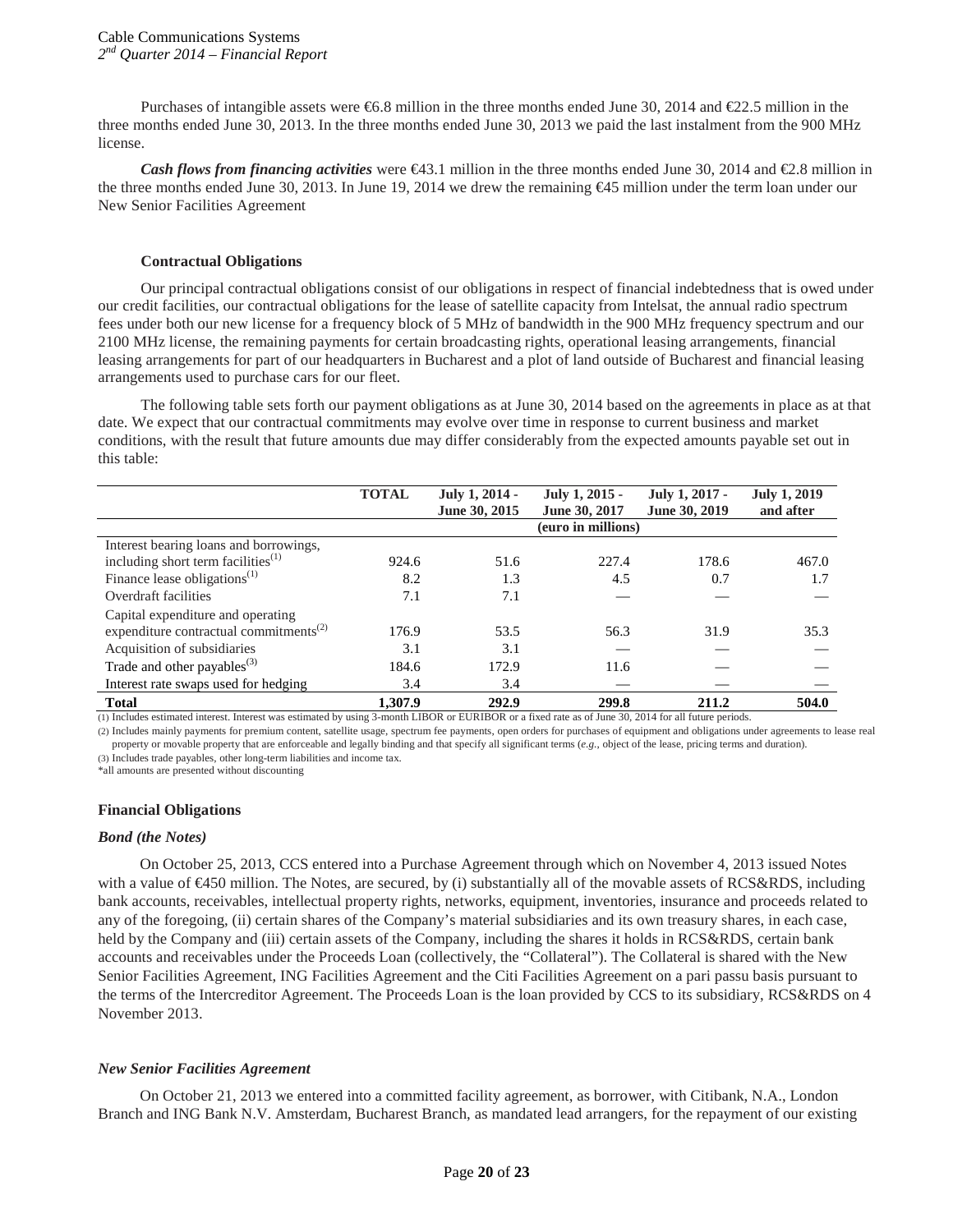facilities and for general corporate purposes (the "**New Senior Facilities Agreement**"). The New Senior Facilities Agreement is unconditionally guaranteed by CCS on a senior secured basis, and shares in the Collateral pursuant to the terms of the Intercreditor Agreement.

The New Senior Facilities Agreement consists of a term loan facility with a capacity of €250 million and a revolving credit facility with a capacity of €50 million. The interest rate under the New Senior Facilities Agreement is floating at a margin of 4.35% per annum plus EURIBOR. Interest is payable every three or six months with respect to the term loan, and one, three or six months with respect to the revolving credit facility.

The New Senior Facilities Agreement contains certain financial covenants, including maintaining: (i) at the end of each accounting quarter a maximum consolidated total net indebtedness to EBITDA ratio of 3.25; and (ii) a minimum EBITDA to net total interest ratio of 4.25.

The New Senior Facilities Agreement contains certain other covenants, including a cross-default provision pursuant to which an event of default occurs if any financial obligation of the Group is not paid when due or becomes payable or is capable of becoming payable before its due date or any facility under which financial obligations arise ceases to be available or becomes capable of early termination.

On November 4, 2013 we drew €205 million of the term loan facility on the Issue Date to repay certain of our existing credit facilities and on June 19, 2014 we drew the remaining €45 million under the term loan. The revolving credit facility remains available until October 21, 2016.

The following table sets out the repayment schedule in respect of the  $E$ 250 million term loan:

| <b>Repayment date</b> | <b>Amount EUR</b><br>(in millions) |
|-----------------------|------------------------------------|
| October 21, 2015      | 35.7                               |
| April 21, 2016        | 35.7                               |
| October 21, 2016      | 35.7                               |
| April 21, 2017        | 35.7                               |
| October 21, 2017      | 35.7                               |
| April 21, 2018        | 35.7                               |
| October 21, 2018      | 35.7                               |
| <b>Total</b>          | 250.0                              |

## *ING Facilities Agreement*

On November 1, 2013, we entered, into the ING Facilities Agreement with ING Bank N.V. in order to consolidate the Group's existing credit facilities with ING Bank N.V. into a single facility for working capital purposes. The existing facilities with ING Bank N.V. were fully repaid and terminated on November 4, 2013 using the proceeds of the Bond and the New Senior Facilities Agreement. The ING Facilities Agreement entered into force thereafter. The ING Facilities Agreement is sharing in the Collateral, pursuant to the terms of the Intercreditor Agreement.

The ING Facilities Agreement consists of (i) an uncommitted overdraft facility of up to  $\epsilon$ . O million, of which up to €1.0 million can also be used for letters of guarantee and (ii) an uncommitted facility for letters of guarantee with an initial amount of  $\Theta$ .675 million and Romanian lei 8.1 million.

As of June 30, 2014, we had €4.6 million utilised under the overdraft facility (out of which €0.6 million are Letters of Guarantee), and €8.3 million and Romanian lei 1.3 million utilised under the uncommitted facility for letters of guarantee.

## *Citi Facilities Agreement*

On October 25, 2013, we entered into, as borrower, the Citi Facilities Agreement with Citibank, to consolidate its existing uncommitted credit facilities with Citibank into a single uncommitted facility for working capital purposes. On October 25, 2013, the Company entered into a personal guarantee agreement with Citibank pursuant to which it provides Citibank with a personal guarantee for the due performance of the Citi Facilities Agreement by the Group.

On November 4, 2013 we repaid the Citi Facilities Agreement using the proceeds from the Bond and the New Senior Facilities Agreement. Following the repayment, the maximum amount made available under the Citi Facilities Agreement was decreased. Thus amended, the Citi Facilities Agreement consists of (i) an uncommitted overdraft/bank guarantee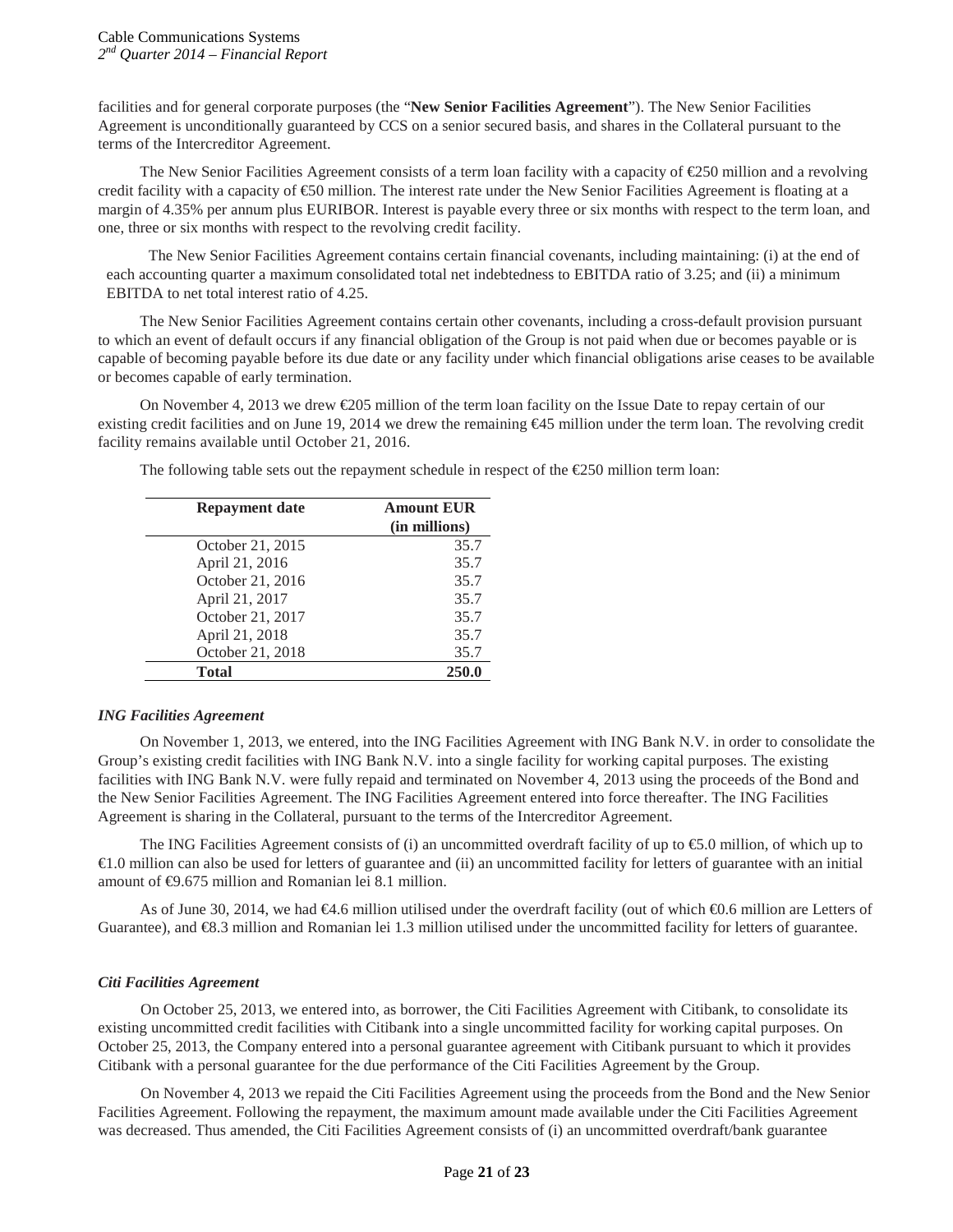facility in the amount of US\$5.0 million and (ii) an uncommitted bank guarantee facility with an initial amount of US\$8.1 million and  $\text{\textsterling}00,000$ .

As of June 30, 2014, overdraft/bank guarantee facility was fully utilised (US\$5.0 million), and we had Letters of Guarantee issued in the amount of US\$7.3 million and €500,000.

#### *BRD Letters of Guarantee Facility*

As of June 30, 2014 we had letters of guarantee issued by BRD with a value of  $\epsilon$ 1.2 million.

#### *Santander Facility*

On February 20, 2013, we entered into a short-term facility agreement with Banco Santander S.A., for  $\epsilon$ 500,000 (the "**Santander Facility**"). The maturity date is February 20, 2014. On February 6, 2014, we entered into a new short-term facility agreement with Banco Santander S.A on the same terms as before, the maturity date being February 6, 2015. As of June 30, 2014, the balance drawn under the Santander Facility was €335,000. On July 01, 2014, we entered into an additional short-term facility agreement with Banco Santander S.A., for €500,000. The maturity date is July 01, 2015.

#### *Caixa Facility*

On February 6, 2014, we entered into a reverse factoring facility agreement with Caixabank, S.A. (the "**Caixa Facility**") through which Caixa pays in advance DIGI Spain's suppliers. The term of the Caixa Facility is indefinite and the maximum amount which can be used is  $\text{\textsterling}500,000$ . As of June 30, 2014, the balance drawn under the Caixa Facility was €128,000.

#### *Unicredit cash collateral agreement*

On October 5, 2010, we entered into a cash collateral agreement with UniCredit Tiriac Bank S.A., for €59,484 for issuance of a letter of counter guarantee, which is valid until January 31, 2017 (the "**Unicredit Cash Collateral Agreement**"). The agreement entered into force on October 8, 2012, and is secured with a moveable mortgage over a cash collateral account opened with UniCredit Tiriac Bank S.A.

#### *Banca Transilvania credit agreement*

On July 14, 2014 we signed two credit agreements with Banca Transilvania, with a total value of RON 29.3 million (€6.7 million using the exchange rate from June 30, 2014). *Banca Transilvania credit agreement* is sharing in the Collateral, pursuant to the terms of the Intercreditor Agreement. As of the date of this report *Banca Transilvania credit agreement* remains undrawn.

#### *Financial Leasing Agreements*

As at June 30, 2014, we had five leasing agreements in place with a total outstanding value of approximately  $\epsilon 7.0$ million.

One of these leasing agreements is a sale-leaseback arrangement entered into on May 11, 2009 for part of our headquarters in Bucharest with ING Lease Romania IFN SA, with a financed amount (including interest) of US\$12.5 million. ING Lease Romania IFN SA has sold all its assets to Raiffeisen Leasing IFN SA at the end of January 2014. As at June 30, 2014, the outstanding amount under the sale-leaseback agreement was US\$5.8 million.

We have also entered into a leasing agreement for a parcel of land in Poiana Brasov city, Brasov County, with a financed amount (including interest) of  $\bigoplus$ .35 million (excluding VAT). As at June 30, 2014, the outstanding amount under this leasing agreement was  $\epsilon$ 2.7 million.

The remaining three finance leases are with Porsche Leasing Romania IFN SA for 58 cars with a total remaining financed amount of approximately  $\epsilon$ 76,000 at June 30, 2014.